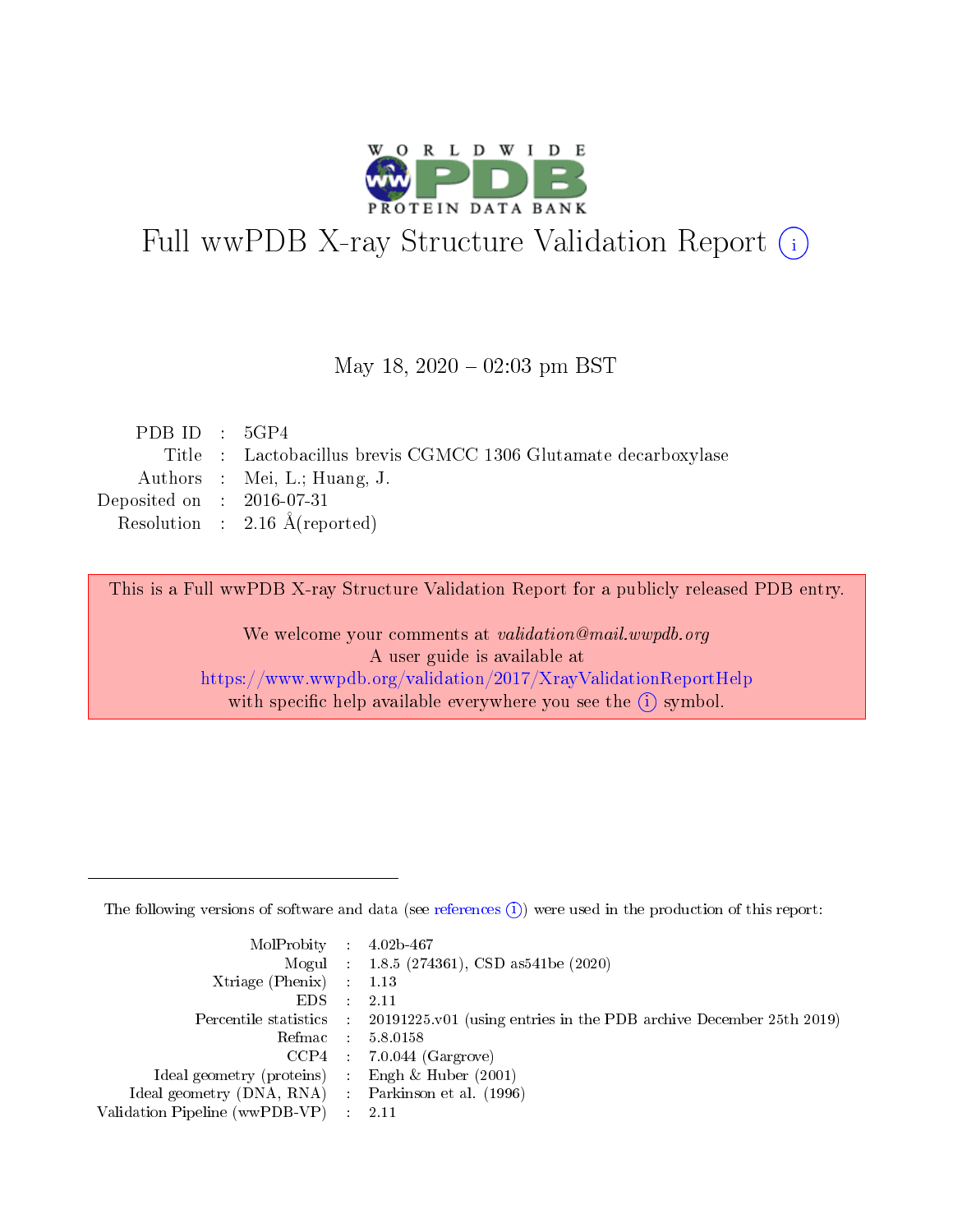# 1 [O](https://www.wwpdb.org/validation/2017/XrayValidationReportHelp#overall_quality)verall quality at a glance  $(i)$

The following experimental techniques were used to determine the structure: X-RAY DIFFRACTION

The reported resolution of this entry is 2.16 Å.

Percentile scores (ranging between 0-100) for global validation metrics of the entry are shown in the following graphic. The table shows the number of entries on which the scores are based.



| Metric                | Whole archive<br>$(\#\text{Entries})$ | Similar resolution<br>$(\#\text{Entries},\,\text{resolution}\,\,\text{range}(\textup{\AA}))$ |  |  |
|-----------------------|---------------------------------------|----------------------------------------------------------------------------------------------|--|--|
| $R_{free}$            | 130704                                | $1479(2.16-2.16)$                                                                            |  |  |
| Clashscore            | 141614                                | $1585(2.16-2.16)$                                                                            |  |  |
| Ramachandran outliers | 138981                                | $1560(2.16-2.16)$                                                                            |  |  |
| Sidechain outliers    | 138945                                | $1559(2.16-2.16)$                                                                            |  |  |
| RSRZ outliers         | 127900                                | $1456(2.16-2.16)$                                                                            |  |  |

The table below summarises the geometric issues observed across the polymeric chains and their fit to the electron density. The red, orange, yellow and green segments on the lower bar indicate the fraction of residues that contain outliers for  $>=3, 2, 1$  and 0 types of geometric quality criteria respectively. A grey segment represents the fraction of residues that are not modelled. The numeric value for each fraction is indicated below the corresponding segment, with a dot representing fractions  $\epsilon=5\%$  The upper red bar (where present) indicates the fraction of residues that have poor fit to the electron density. The numeric value is given above the bar.

| $\text{Mol}$ | $\mid$ Chain $\mid$ | Length | Quality of chain |                        |
|--------------|---------------------|--------|------------------|------------------------|
|              |                     | 468    | 4%<br>81%        | .6%<br>11%             |
|              |                     | 468    | 4%<br>76%        | 9%<br>13%<br>٠         |
|              |                     | 468    | 4%<br>78%        | 13%<br>6%<br>$\bullet$ |

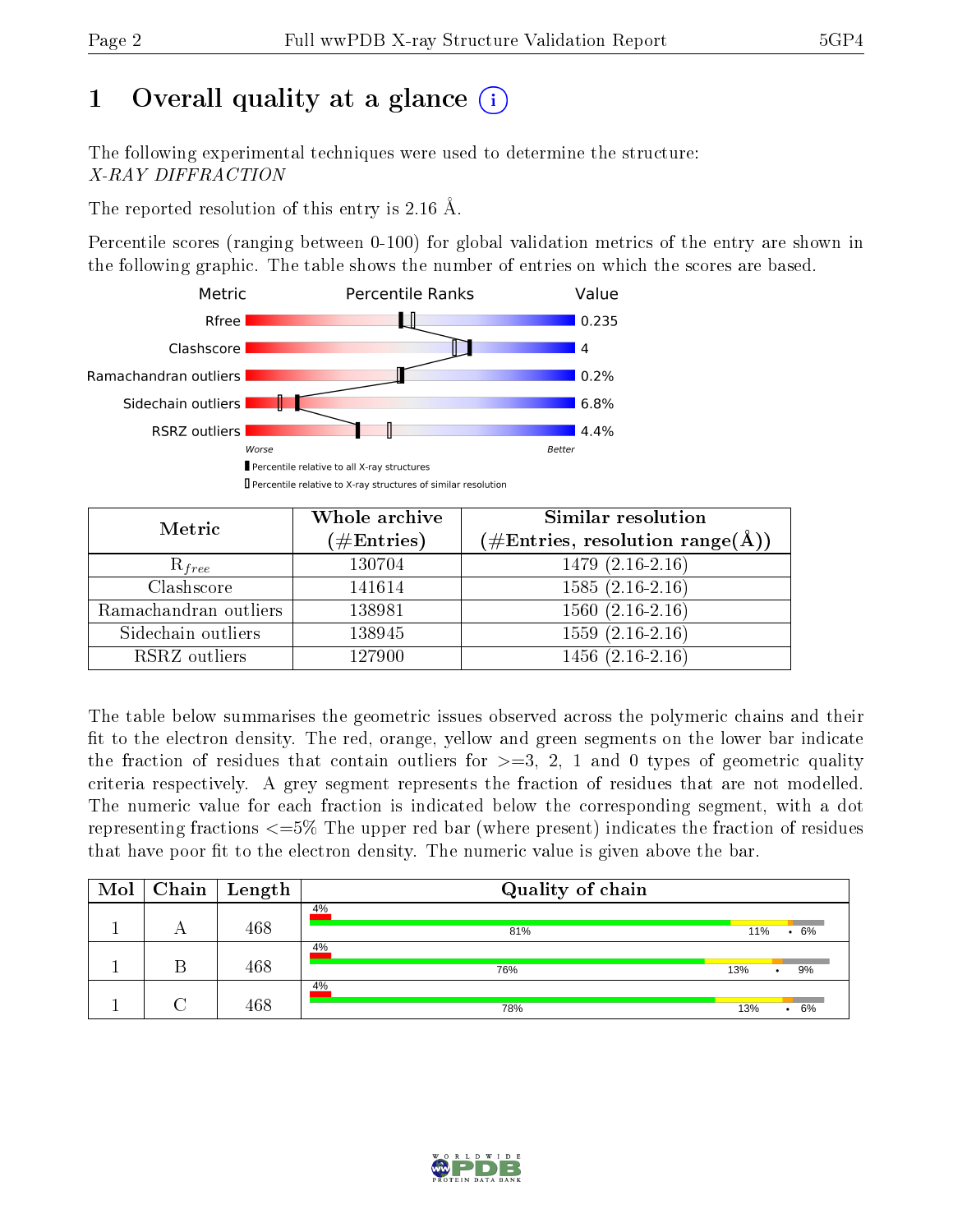# 2 Entry composition (i)

There are 3 unique types of molecules in this entry. The entry contains 10728 atoms, of which 0 are hydrogens and 0 are deuteriums.

In the tables below, the ZeroOcc column contains the number of atoms modelled with zero occupancy, the AltConf column contains the number of residues with at least one atom in alternate conformation and the Trace column contains the number of residues modelled with at most 2 atoms.

|  | • Molecule 1 is a protein called Glutamate decarboxylase. |  |
|--|-----------------------------------------------------------|--|
|  |                                                           |  |

| $\bf{Mol}$ | $\mid$ Chain $\mid$ | Residues | $\bold{Atoms}$ |               |     |     |    | $ZeroOcc \mid AltConf \mid$ | $\bf{Trace} \parallel$ |  |
|------------|---------------------|----------|----------------|---------------|-----|-----|----|-----------------------------|------------------------|--|
|            |                     | 439      | Total          | $\mathcal{C}$ | N   |     |    |                             |                        |  |
|            |                     |          | 3534           | 2258          | 596 | 661 | 19 |                             |                        |  |
|            |                     | 441      | Total          | $\mathcal{C}$ |     |     | S  |                             |                        |  |
|            |                     | 3549     | 2269           | 598           | 663 | 19  |    |                             |                        |  |
|            |                     | 424      | Total          | $\mathcal{C}$ |     |     | S  |                             |                        |  |
|            |                     | 3415     | 2183           | 573           | 640 | 19  |    |                             |                        |  |

• Molecule 2 is PYRIDOXAL-5'-PHOSPHATE (three-letter code: PLP) (formula:  $C_8H_{10}NO_6P$ ).



| Mol |        | Chain Residues | Atoms         |  |       |  | $ZeroOcc \   \ AltConf \  $ |  |
|-----|--------|----------------|---------------|--|-------|--|-----------------------------|--|
|     | $\cap$ |                | Total C N O P |  |       |  |                             |  |
|     |        |                | 15 8 1 5      |  |       |  |                             |  |
|     |        |                | Total C N O P |  |       |  |                             |  |
|     |        |                | 15 8 1 5      |  |       |  |                             |  |
|     |        |                | Total C N O P |  |       |  |                             |  |
|     |        |                | 15.           |  | 8 1 5 |  |                             |  |

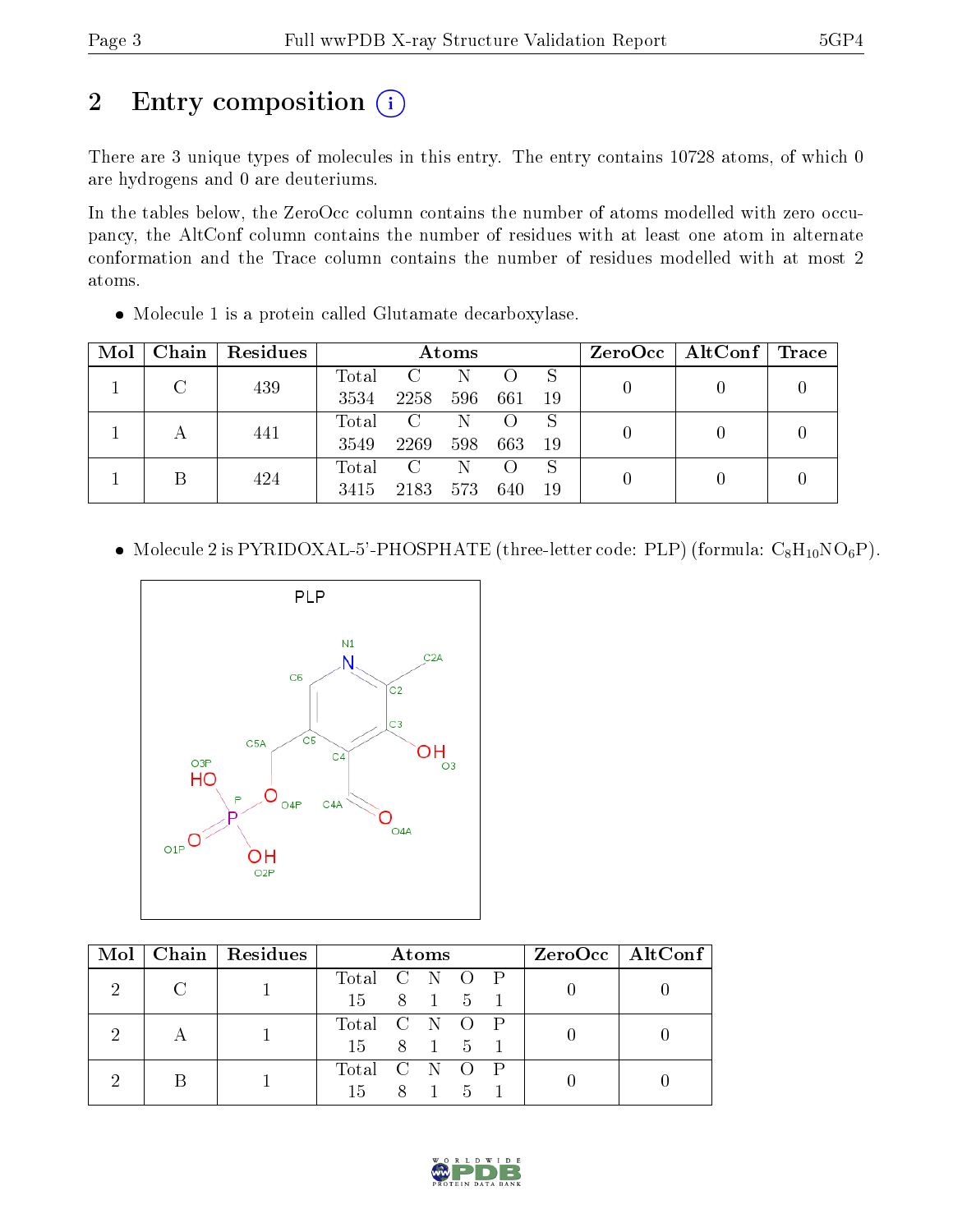$\bullet\,$  Molecule 3 is water.

| Mol            | Chain Residues | Atoms                                  | $ZeroOcc$   AltConf |  |
|----------------|----------------|----------------------------------------|---------------------|--|
| 2              | 57             | Total O<br>57 <sup>7</sup><br>57       |                     |  |
| 2              | 72             | Total<br>- ()<br>72 <sub>1</sub><br>72 |                     |  |
| 9<br>$\cdot$ : | 56             | Total<br>56<br>56                      |                     |  |

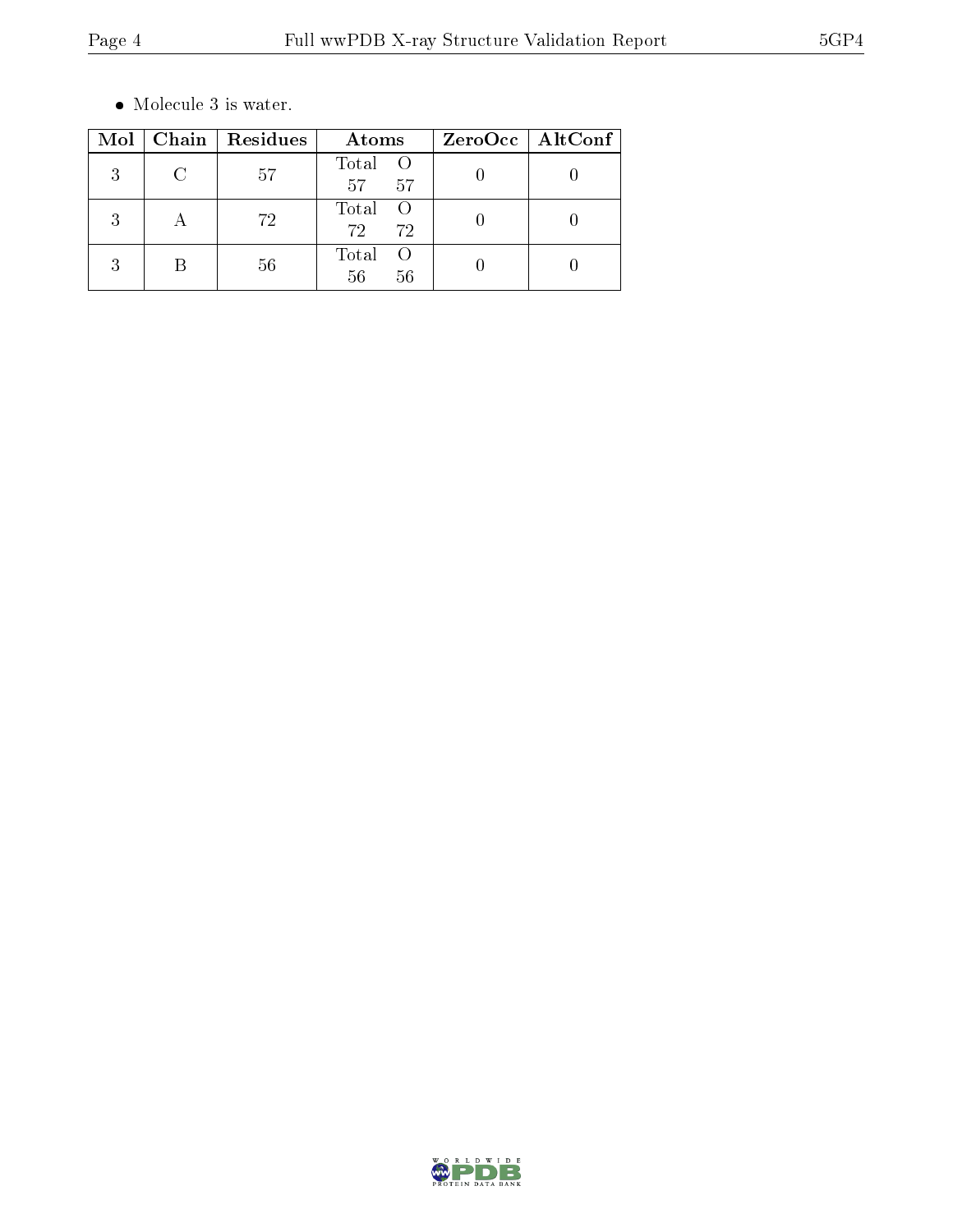# 3 Residue-property plots  $(i)$

These plots are drawn for all protein, RNA and DNA chains in the entry. The first graphic for a chain summarises the proportions of the various outlier classes displayed in the second graphic. The second graphic shows the sequence view annotated by issues in geometry and electron density. Residues are color-coded according to the number of geometric quality criteria for which they contain at least one outlier: green  $= 0$ , yellow  $= 1$ , orange  $= 2$  and red  $= 3$  or more. A red dot above a residue indicates a poor fit to the electron density (RSRZ  $> 2$ ). Stretches of 2 or more consecutive residues without any outlier are shown as a green connector. Residues present in the sample, but not in the model, are shown in grey.



• Molecule 1: Glutamate decarboxylase

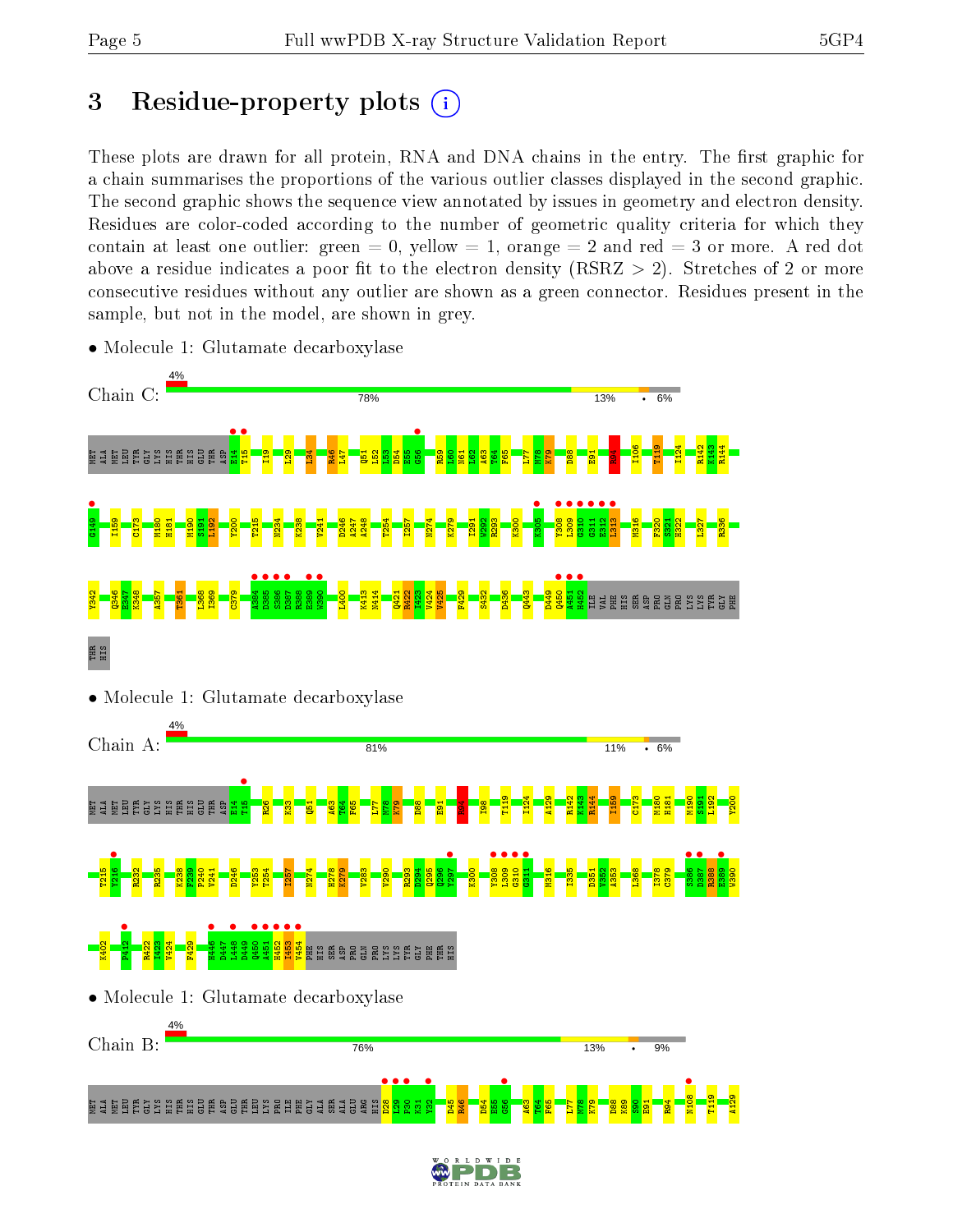# <mark>8 H2-8 2 I15</mark>9 Y1<mark>8-8 H25 A276 K238 M275 K238 K238 H27</mark> **s a senior de la senior de la senior de la senior de la senior de la senior de la senior de la senior de la se<br>1988 – Senior de la senior de la senior de la senior de la senior de la senior de la senior de la senior de la** e<br>Ser Brans Engel

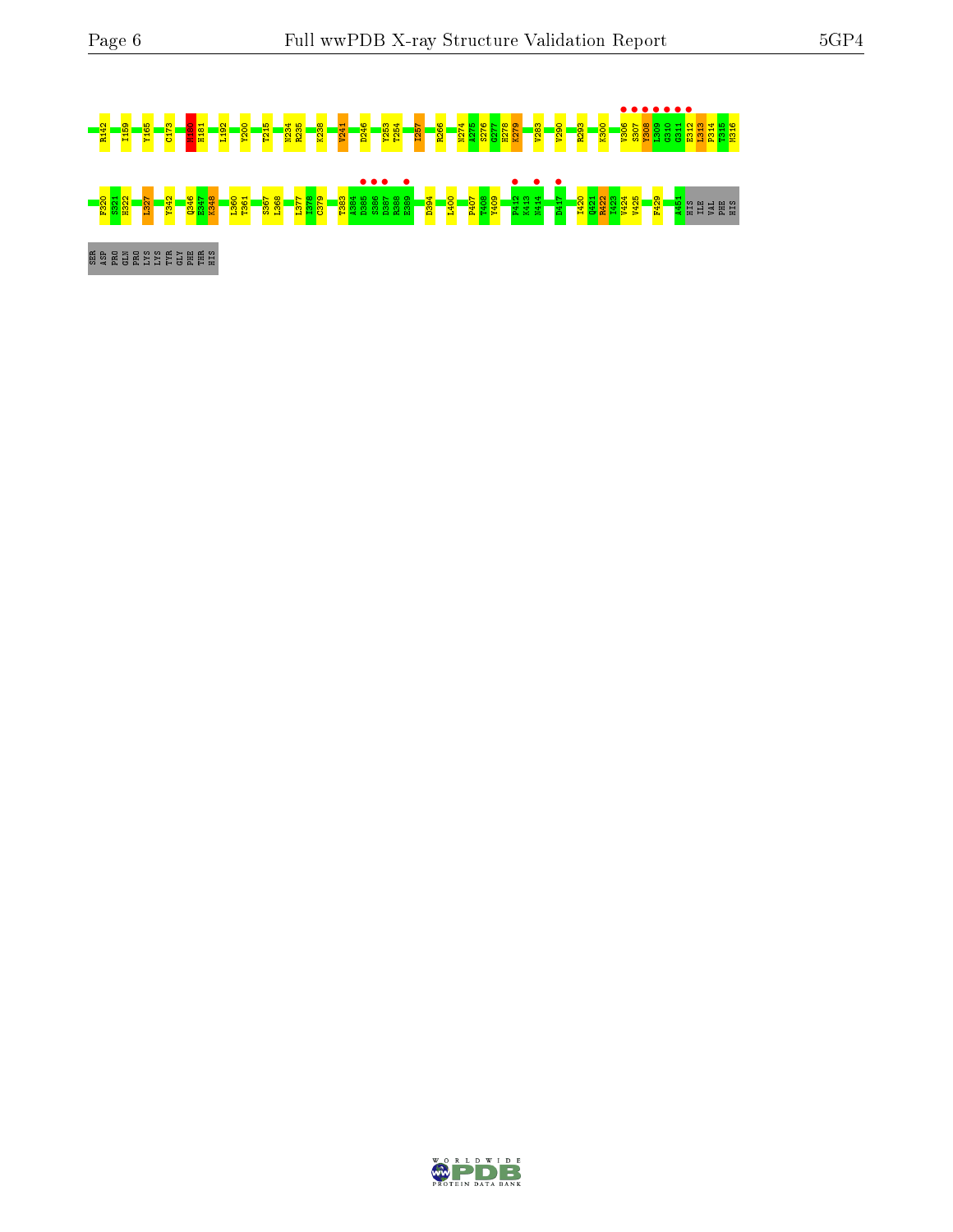# 4 Data and refinement statistics  $(i)$

| Property                                                         | Value                                           | Source     |
|------------------------------------------------------------------|-------------------------------------------------|------------|
| Space group                                                      | C2221                                           | Depositor  |
| Cell constants                                                   | $170.13\text{\AA}$<br>164.57Å<br>114.33Å        |            |
| a, b, c, $\alpha$ , $\beta$ , $\gamma$                           | $90.00^\circ$<br>$90.00^\circ$<br>$90.00^\circ$ | Depositor  |
| Resolution $(A)$                                                 | $48.54 - 2.16$                                  | Depositor  |
|                                                                  | 48.54<br>$-2.16$                                | <b>EDS</b> |
| % Data completeness                                              | 99.3 (48.54-2.16)                               | Depositor  |
| (in resolution range)                                            | 99.3 (48.54-2.16)                               | <b>EDS</b> |
| $R_{merge}$                                                      | 0.18                                            | Depositor  |
| $\mathrm{R}_{sym}$                                               | (Not available)                                 | Depositor  |
| $\langle I/\sigma(I) \rangle^{-1}$                               | $2.72$ (at $2.16\text{\AA}$ )                   | Xtriage    |
| Refinement program                                               | <b>REFMAC 5.8.0135</b>                          | Depositor  |
|                                                                  | 0.187,<br>0.230                                 | Depositor  |
| $R, R_{free}$                                                    | 0.195,<br>0.235                                 | DCC        |
| $\mathcal{R}_{free}$ test set                                    | $\overline{4290}$ reflections $(5.00\%)$        | wwPDB-VP   |
| Wilson B-factor $(A^2)$                                          | 26.3                                            | Xtriage    |
| Anisotropy                                                       | 0.036                                           | Xtriage    |
| Bulk solvent $k_{sol}(\text{e}/\text{A}^3), B_{sol}(\text{A}^2)$ | 0.35, 30.9                                      | <b>EDS</b> |
| L-test for $\mathrm{twinning}^2$                                 | $< L >$ = 0.50, $< L2$ > = 0.33                 | Xtriage    |
| Estimated twinning fraction                                      | $\overline{\text{No}}$ twinning to report.      | Xtriage    |
| $F_o, F_c$ correlation                                           | 0.94                                            | <b>EDS</b> |
| Total number of atoms                                            | 10728                                           | wwPDB-VP   |
| Average B, all atoms $(A^2)$                                     | 31.0                                            | wwPDB-VP   |

Xtriage's analysis on translational NCS is as follows: The largest off-origin peak in the Patterson function is 2.37% of the height of the origin peak. No significant pseudotranslation is detected.

<sup>&</sup>lt;sup>2</sup>Theoretical values of  $\langle |L| \rangle$ ,  $\langle L^2 \rangle$  for acentric reflections are 0.5, 0.333 respectively for untwinned datasets, and 0.375, 0.2 for perfectly twinned datasets.



<span id="page-6-1"></span><span id="page-6-0"></span><sup>1</sup> Intensities estimated from amplitudes.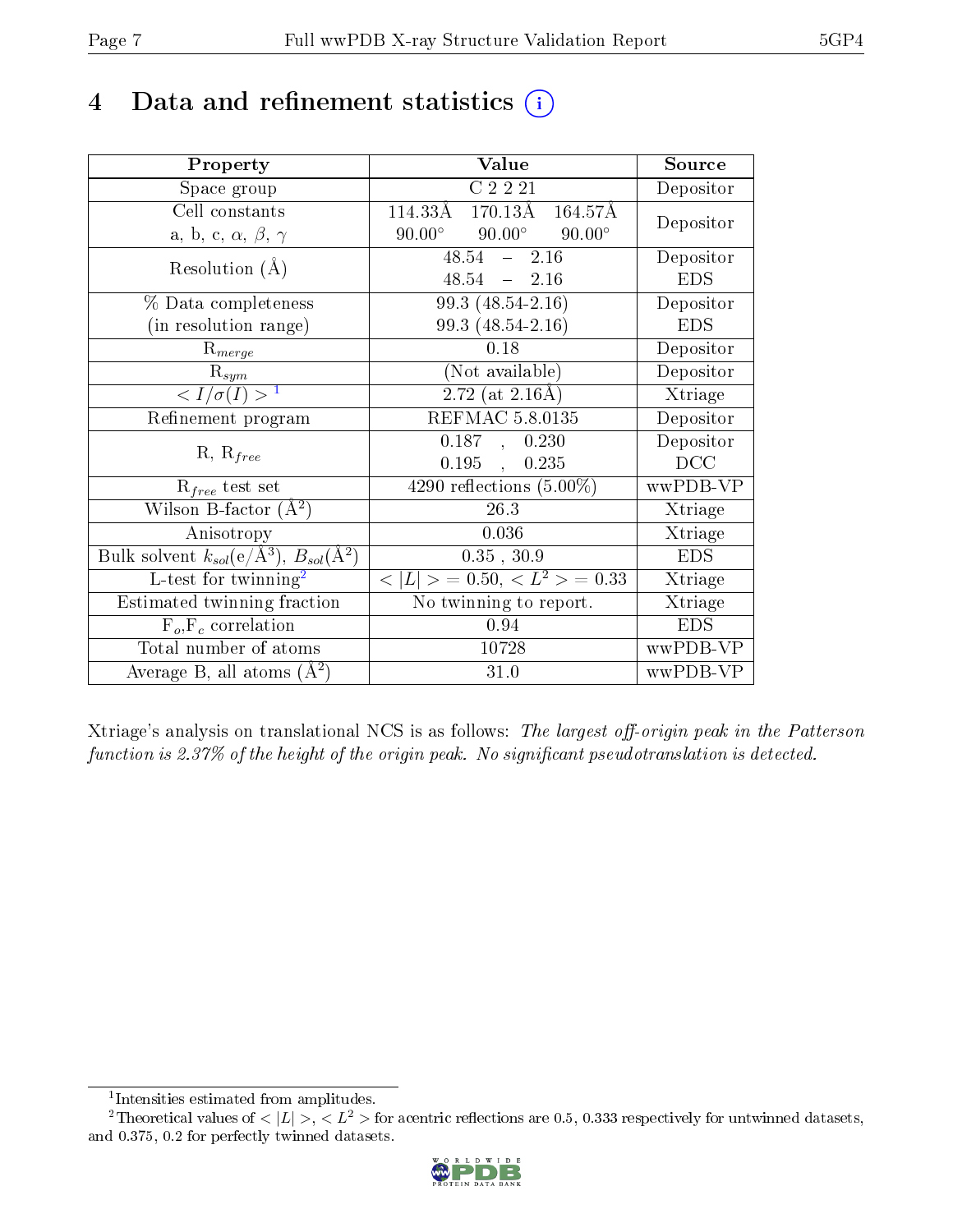# 5 Model quality  $(i)$

## 5.1 Standard geometry  $(i)$

Bond lengths and bond angles in the following residue types are not validated in this section: PLP

The Z score for a bond length (or angle) is the number of standard deviations the observed value is removed from the expected value. A bond length (or angle) with  $|Z| > 5$  is considered an outlier worth inspection. RMSZ is the root-mean-square of all Z scores of the bond lengths (or angles).

| Mol | Chain |      | Bond lengths         | Bond angles |                     |  |
|-----|-------|------|----------------------|-------------|---------------------|--|
|     |       | RMSZ | $\ Z\  > 5$          | RMSZ        | # $ Z >5$           |  |
|     |       | 0.92 | $1/3639$ $(0.0\%)$   | 1.03        | $14/4943(0.3\%)$    |  |
|     | В     | 0.94 | $1/3501$ $(0.0\%)$   | 1.03        | $15/4756$ $(0.3\%)$ |  |
|     | C     | 0.94 | $2/3624$ (0.1%)      | 1.04        | $19/4922(0.4\%)$    |  |
| All | ΑH    | 0.93 | 4/10764<br>$(0.0\%)$ | 1.03        | $48/14621(0.3\%)$   |  |

All (4) bond length outliers are listed below:

|  |     |                  | Mol   Chain   Res   Type   Atoms |       | $\mathbf{Z} \parallel \mathbf{Observed}(\mathbf{A}) \parallel$ | Ideal $(A)$ |
|--|-----|------------------|----------------------------------|-------|----------------------------------------------------------------|-------------|
|  | 432 | SER <sub>1</sub> | $\mid$ CB-OG $\mid$ -7.25        |       | 1.32                                                           | 1.42        |
|  | 379 |                  | $CYS$   CB-SG   -6.25            |       | 171                                                            | 1.82        |
|  | 379 |                  | $CYS$   CB-SG   -5.85            |       | 1.72                                                           | 1.81        |
|  | 370 |                  | - CB-SG -                        | -5.74 | 172                                                            | 181         |

All (48) bond angle outliers are listed below:

| Mol            | Chain         | Res | <b>Type</b> | Atoms                    | Z       | Observed $(°)$ | Ideal $(^\circ)$ |
|----------------|---------------|-----|-------------|--------------------------|---------|----------------|------------------|
|                | С             | 46  | $\rm{ARG}$  | $NE-CZ-NH1$              | $-8.49$ | 116.05         | 120.30           |
| 1              | $\mathcal{C}$ | 94  | $\rm{ARG}$  | NE-CZ-NH <sub>2</sub>    | 8.48    | 124.54         | 120.30           |
| 1              | А             | 144 | $\rm{ARG}$  | $NE-CZ-NH2$              | 8.39    | 124.50         | 120.30           |
| 1              | B             | 235 | $\rm{ARG}$  | $NE$ - $CZ$ - $NH1$      | 7.88    | 124.24         | 120.30           |
| $\overline{1}$ | $\bf{A}$      | 142 | $\rm{ARG}$  | $NE-CZ-NH2$              | $-7.67$ | 116.47         | 120.30           |
| $\mathbf{1}$   | $\mathcal{C}$ | 144 | $\rm{ARG}$  | $NE$ -CZ-NH <sub>2</sub> | 7.59    | 124.10         | 120.30           |
| $\mathbf{1}$   | B             | 327 | LEU         | $CA-CB-CG$               | 7.31    | 132.12         | 115.30           |
| $\mathbf{1}$   | А             | 293 | $\rm{ARG}$  | NE-CZ-NH1                | 7.21    | 123.91         | 120.30           |
| 1              | $\mathcal{C}$ | 422 | $\rm{ARG}$  | $NE-CZ-NH2$              | $-7.17$ | 116.72         | 120.30           |
| 1              | $\mathcal{C}$ | 94  | $\rm{ARG}$  | $NE-CZ-NH1$              | $-7.06$ | 116.77         | 120.30           |
| 1              | А             | 232 | $\rm{ARG}$  | $NE$ - $CZ$ - $NH1$      | 7.01    | 123.81         | 120.30           |
| 1              | А             | 232 | ${\rm ARG}$ | NE-CZ-NH <sub>2</sub>    | $-6.87$ | 116.87         | 120.30           |
| 1              | $\mathcal{C}$ | 46  | $\rm{ARG}$  | NE-CZ-NH <sub>2</sub>    | 6.82    | 123.71         | 120.30           |
| 1              | A             | 235 | ${\rm ARG}$ | $NE$ -CZ-NH1             | 6.74    | 123.67         | 120.30           |

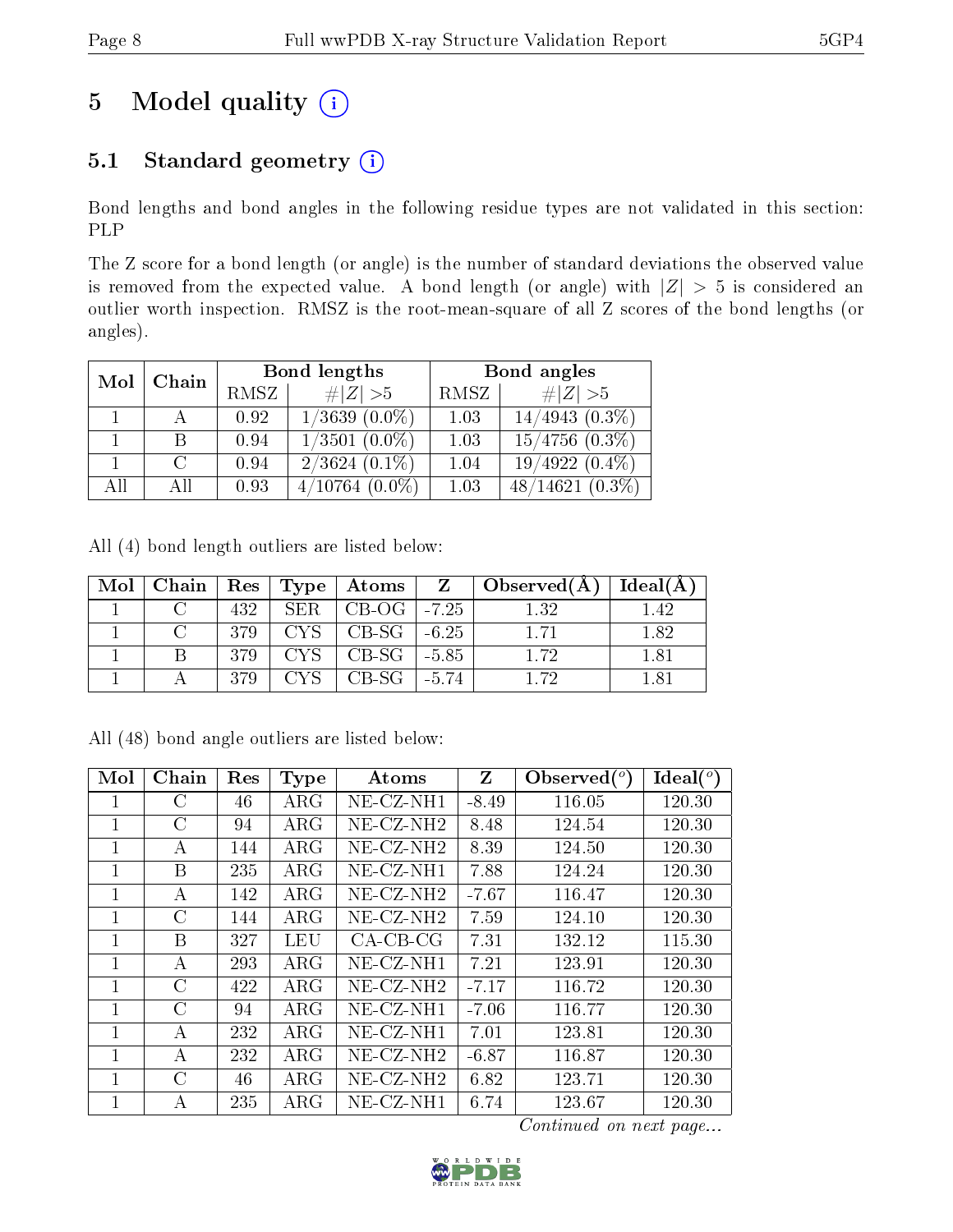| Mol            | Chain                   | Res              | Type                    | Atoms                                       | $\mathbf{Z}$ | Observed $(°)$      | Ideal $(°)$ |
|----------------|-------------------------|------------------|-------------------------|---------------------------------------------|--------------|---------------------|-------------|
| $\mathbf{1}$   | $\boldsymbol{A}$        | 279              | $\overline{\text{LYS}}$ | $CD-CE-NZ$                                  | 6.54         | 126.73              | 111.70      |
| $\overline{1}$ | $\overline{\rm C}$      | 142              | $\overline{\rm ARG}$    | $NE-CZ-NH2$                                 | $-6.29$      | 117.16              | 120.30      |
| $\mathbf{1}$   | $\overline{C}$          | 449              | $\overline{\text{ASP}}$ | $CB-CG-OD1$                                 | 6.21         | 123.89              | 118.30      |
| $\overline{1}$ | $\overline{\rm C}$      | 119              | <b>THR</b>              | $\overline{CB-CA-C}$                        | $-6.18$      | 94.92               | 111.60      |
| $\mathbf{1}$   | $\overline{\rm C}$      | 336              | $\overline{\text{ARG}}$ | $NE-CZ-NH2$                                 | $-6.13$      | 117.23              | $120.30\,$  |
| $\overline{1}$ | $\overline{C}$          | 436              | $\overline{\text{ASP}}$ | $\overline{CB\text{-}CG\text{-}OD2}$        | $-6.07$      | 112.83              | 118.30      |
| $\mathbf{1}$   | $\boldsymbol{A}$        | 351              | <b>ASP</b>              | $\overline{\text{CB-CG-OD1}}$               | 6.03         | 123.72              | 118.30      |
| $\overline{1}$ | $\overline{B}$          | $\overline{46}$  | $\overline{\text{ARG}}$ | $NE$ - $CZ$ - $NH2$                         | 5.96         | 123.28              | 120.30      |
| $\mathbf{1}$   | $\, {\bf B}$            | 307              | <b>SER</b>              | $N$ -CA-C                                   | $5.88\,$     | 126.86              | 111.00      |
| $\overline{1}$ | $\boldsymbol{A}$        | 388              | $\overline{\text{ARG}}$ | $NE$ - $CZ$ - $NH2$                         | $-5.72$      | 117.44              | 120.30      |
| $\mathbf{1}$   | $\, {\bf B}$            | 293              | $\rm{ARG}$              | $\overline{\text{NE-}\text{CZ-}\text{NH1}}$ | 5.71         | $\overline{1}23.16$ | 120.30      |
| $\overline{1}$ | $\overline{\rm C}$      | 422              | $\overline{\text{ARG}}$ | $NE$ -CZ-NH1                                | 5.68         | 123.14              | 120.30      |
| $\mathbf{1}$   | $\overline{\rm C}$      | 144              | $\rm{ARG}$              | $NE- CZ-NH1$                                | $-5.66$      | 117.47              | 120.30      |
| $\overline{1}$ | $\boldsymbol{A}$        | 159              | ILE                     | $\overline{\text{CB-CA-C}}$                 | $-5.62$      | 100.37              | 111.60      |
| $\overline{1}$ | $\overline{\mathbf{B}}$ | 279              | $\overline{\text{LYS}}$ | $CD$ - $CE$ - $NZ$                          | 5.59         | 124.57              | 111.70      |
| $\mathbf{1}$   | $\overline{\rm C}$      | 293              | $\rm{ARG}$              | $NE- CZ-NH1$                                | 5.56         | 123.08              | 120.30      |
| $\mathbf{1}$   | $\overline{\mathrm{B}}$ | 180              | <b>MET</b>              | $CG-SD-CE$                                  | $-5.56$      | 91.30               | 100.20      |
| $\mathbf{1}$   | $\, {\bf B}$            | 422              | ARG                     | $NE- CZ-NH2$                                | $-5.51$      | 117.54              | 120.30      |
| $\mathbf{1}$   | $\overline{\rm C}$      | 34               | <b>LEU</b>              | $\overline{\text{CB-CG-CD1}}$               | 5.50         | 120.35              | 111.00      |
| $\overline{1}$ | $\overline{\rm C}$      | 436              | <b>ASP</b>              | $CB-CG-OD1$                                 | $5.50\,$     | 123.25              | 118.30      |
| $\overline{1}$ | $\boldsymbol{A}$        | $\overline{232}$ | $\overline{\text{ARG}}$ | $CB-CG-CD$                                  | 5.44         | 125.75              | 111.60      |
| $\mathbf{1}$   | $\boldsymbol{A}$        | 94               | $\overline{\text{ARG}}$ | $NE- CZ-NH1$                                | $-5.41$      | 117.60              | 120.30      |
| $\overline{1}$ | $\, {\bf B}$            | 266              | $\overline{\rm{ARG}}$   | $NE- CZ-NH1$                                | 5.36         | 122.98              | 120.30      |
| $\overline{1}$ | $\overline{\mathbf{B}}$ | 142              | $\overline{\rm{ARG}}$   | $NE$ -CZ-NH1                                | 5.35         | 122.98              | 120.30      |
| $\overline{1}$ | $\overline{C}$          | 425              | <b>VAL</b>              | $CB$ - $CA$ - $C$                           | 5.31         | 121.49              | 111.40      |
| $\mathbf{1}$   | $\, {\bf B}$            | 45               | $\overline{\text{ASP}}$ | $CB-CG-OD1$                                 | $5.30\,$     | 123.07              | 118.30      |
| $\overline{1}$ | $\boldsymbol{A}$        | 144              | $\overline{\rm{ARG}}$   | $NE-CZ-NH1$                                 | $-5.23$      | 117.68              | 120.30      |
| $\mathbf{1}$   | $\overline{\rm C}$      | 309              | <b>LEU</b>              | $CA-CB-CG$                                  | $5.18$       | 127.21              | 115.30      |
| $\overline{1}$ | $\overline{\mathrm{B}}$ | 348              | $\overline{\text{LYS}}$ | $CD-CE-NZ$                                  | 5.17         | 123.60              | 111.70      |
| $\mathbf{1}$   | $\overline{C}$          | 192              | <b>LEU</b>              | $CA-CB-CG$                                  | $5.14\,$     | 127.13              | 115.30      |
| $\overline{1}$ | $\boldsymbol{A}$        | 142              | $\overline{\rm ARG}$    | $NE$ -CZ-NH <sub>1</sub>                    | $5.12\,$     | 122.86              | 120.30      |
| $\mathbf{1}$   | $\overline{B}$          | 308              | <b>TYR</b>              | $N$ -CA-C                                   | 5.11         | 124.79              | 111.00      |
| $\mathbf{1}$   | $\overline{B}$          | 235              | $\rm{ARG}$              | $NE-CZ-NH2$                                 | $-5.09$      | 117.76              | 120.30      |
| $\overline{1}$ | $\overline{\mathrm{B}}$ | 142              | $\overline{\text{ARG}}$ | NE-CZ-NH <sub>2</sub>                       | $-5.04$      | 117.78              | 120.30      |

Continued from previous page...

There are no chirality outliers.

There are no planarity outliers.

## 5.2 Too-close contacts (i)

In the following table, the Non-H and H(model) columns list the number of non-hydrogen atoms and hydrogen atoms in the chain respectively. The H(added) column lists the number of hydrogen

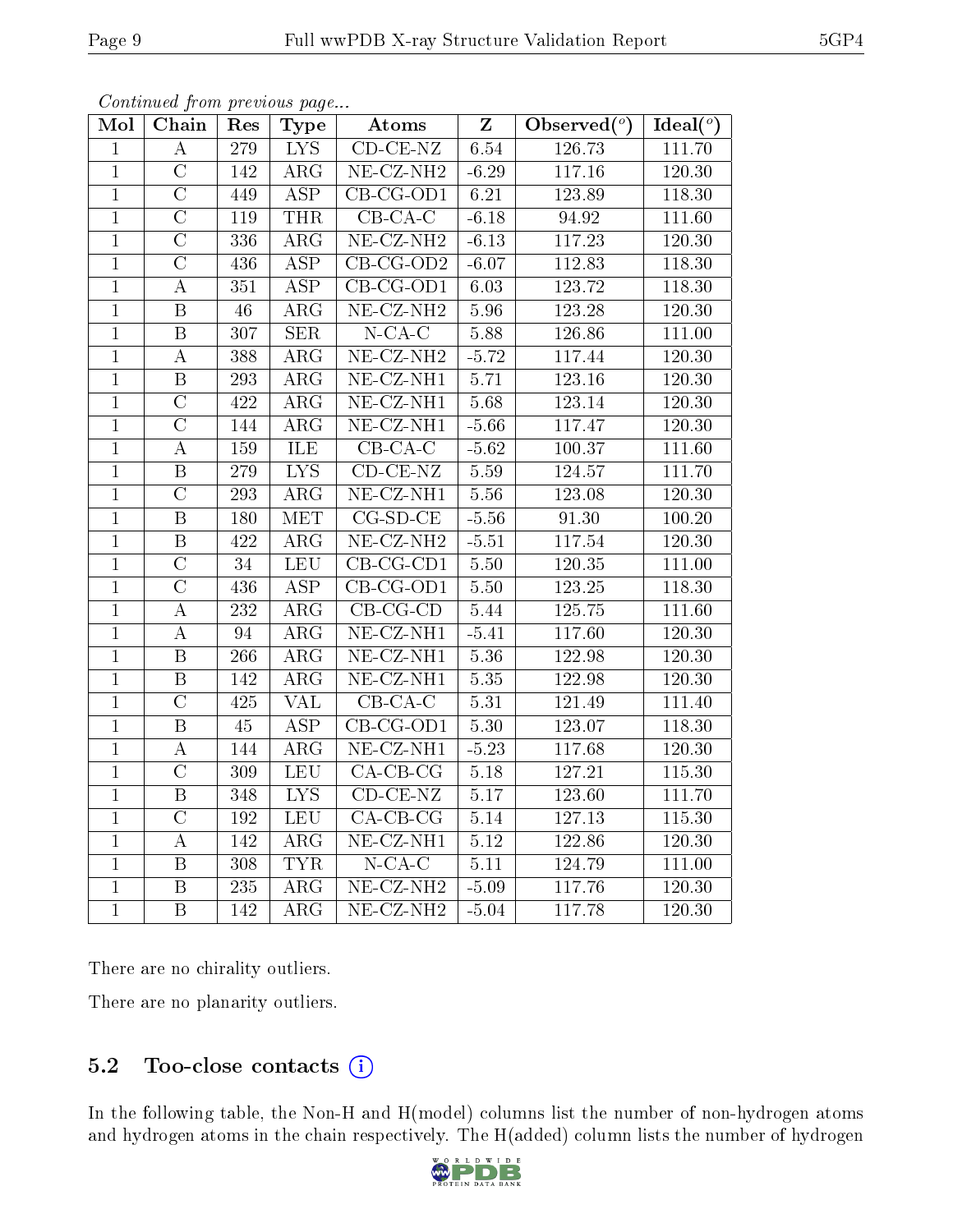| Mol | Chain |       | $\boxed{\text{Non-H} \mid \text{H}(\text{model})}$ | H(added) | <b>Clashes</b> | $Symm$ -Clashes |
|-----|-------|-------|----------------------------------------------------|----------|----------------|-----------------|
|     |       | 3549  |                                                    | 3448     | 29             |                 |
|     | B     | 3415  |                                                    | 3312     | 29             |                 |
|     | ⊖     | 3534  |                                                    | 3427     | 31             |                 |
| 2   |       | 15    |                                                    |          |                |                 |
| 2   | В     | 15    |                                                    |          |                |                 |
| 2   | C     | 15    |                                                    |          |                |                 |
| 3   |       | 72    |                                                    |          |                |                 |
| 3   | В     | 56    |                                                    |          |                |                 |
| 3   | C     | 57    |                                                    |          |                |                 |
| All |       | 10728 |                                                    | 10208    | 78             |                 |

atoms added and optimized by MolProbity. The Clashes column lists the number of clashes within the asymmetric unit, whereas Symm-Clashes lists symmetry related clashes.

The all-atom clashscore is defined as the number of clashes found per 1000 atoms (including hydrogen atoms). The all-atom clashscore for this structure is 4.

All (78) close contacts within the same asymmetric unit are listed below, sorted by their clash magnitude.

| Atom-1             | Atom-2              | Interatomic      | Clash         |
|--------------------|---------------------|------------------|---------------|
|                    |                     | distance $(\AA)$ | overlap $(A)$ |
| 1:C:61:ASN:OD1     | 1: A:91: GLU:OE1    | 2.05             | 0.74          |
| 1: A:308: TYR: CE2 | 1:A:309:LEU:HD13    | 2.23             | 0.73          |
| 1: A:246: ASP:HA   | 1:A:274:ASN:HD21    | 1.55             | 0.70          |
| 1: A:253:TYR:CE2   | 1:A:257:ILE:HD11    | 2.30             | 0.67          |
| 1: A:215:THR:HG22  | 2: A:501:PLP:O3     | 1.95             | 0.65          |
| 1:B:246:ASP:HA     | 1:B:274:ASN:HD21    | 1.62             | 0.65          |
| 1: A:215:THR:HG23  | 3:A:609:HOH:O       | 1.98             | 0.62          |
| 1:B:246:ASP:HA     | 1:B:274:ASN:ND2     | 2.14             | 0.62          |
| 1:C:215:THR:HG22   | 2:C:501:PLP:O3      | 2.00             | 0.61          |
| 1:C:246:ASP:HA     | 1:C:274:ASN:HD21    | 1.65             | 0.60          |
| 1:A:353:ALA:O      | 1: A:378: ILE:HD11  | 2.02             | 0.59          |
| 1:B:313:LEU:HD23   | 1:B:314:PRO:HD2     | 1.84             | 0.58          |
| 1:B:65:PHE:HB2     | 1:B:279:LYS:HG2     | 1.85             | 0.58          |
| 1:B:367:SER:HB2    | 1:B:383:THR:HG22    | 1.85             | 0.58          |
| 1:C:63:ALA:O       | 1:C:422:ARG:NH2     | 2.37             | 0.58          |
| 1:C:91:GLU:OE1     | 1: A:63:ALA:HB3     | 2.05             | 0.57          |
| 1: B:65: PHE:CB    | 1: B: 279: LYS: HG2 | 2.35             | 0.57          |
| 1:B:215:THR:HG22   | 2:B:501:PLP:O3      | 2.05             | 0.56          |
| 1: A:246: ASP:HA   | 1: A:274:ASN:ND2    | 2.21             | 0.56          |
| 1:B:63:ALA:HB2     | 1:B:407:PRO:HD3     | 1.87             | 0.55          |
| 1:C:173:CYS:SG     | 1:C:180:MET:HG2     | 2.47             | $0.55\,$      |
| 1:A:181:HIS:HD2    | 1: A:200:TYR:O      | 1.89             | 0.55          |

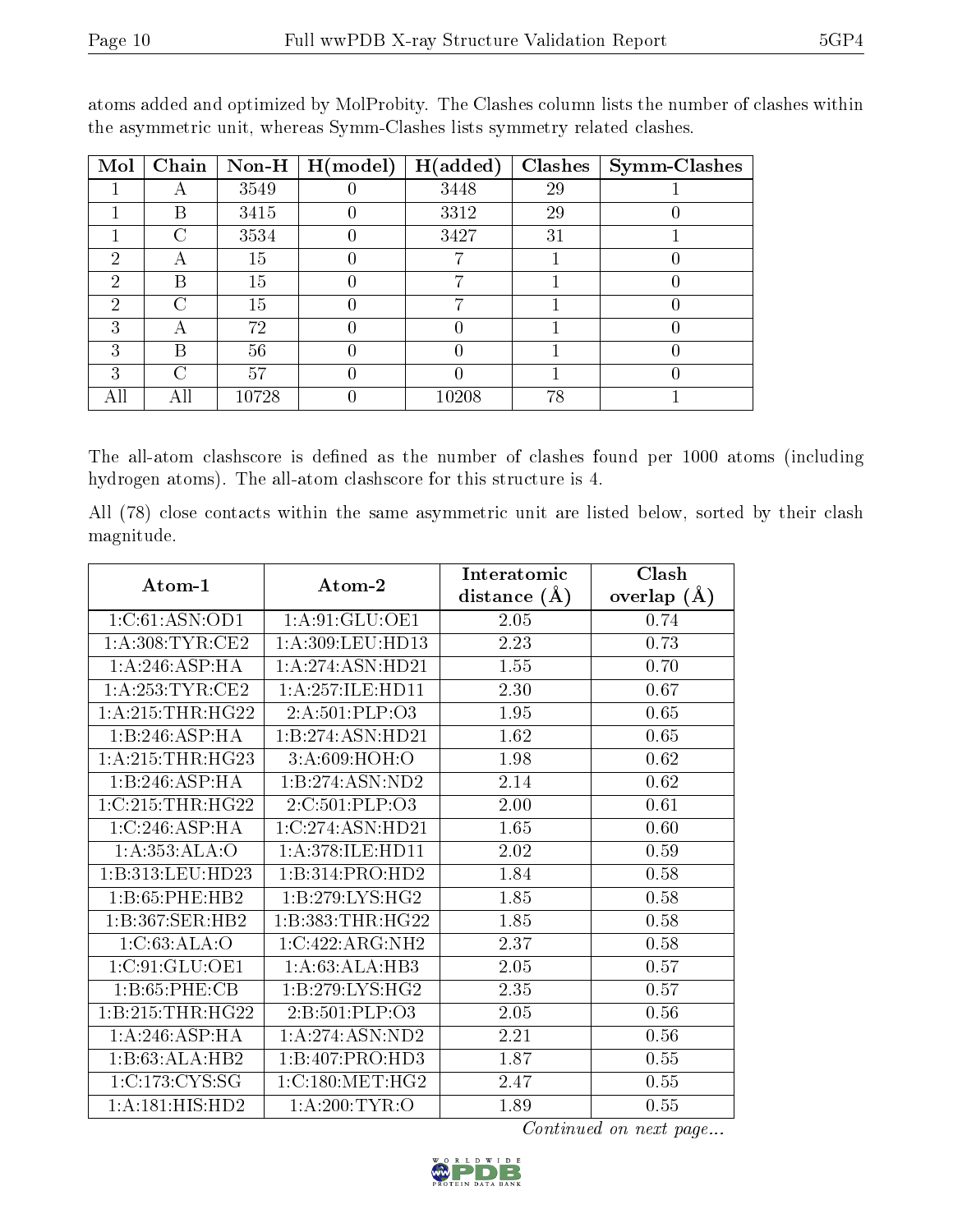| Continuea from previous page |                               | Interatomic       | Clash           |  |
|------------------------------|-------------------------------|-------------------|-----------------|--|
| Atom-1                       | Atom-2                        | distance $(A)$    | overlap $(\AA)$ |  |
| 1:B:276:SER:HB2              | 1:B:279:LYS:HB2               | 1.89              | 0.54            |  |
| 1: B: 165: TYR: CE2          | 1:B:180:MET:HE1               | $\overline{2.42}$ | 0.54            |  |
| 1:C:181:HIS:HD2              | 1:C:200:TYR:O                 | 1.90              | 0.53            |  |
| 1:B:308:TYR:CD2              | 1:B:313:LEU:HD12              | 2.43              | 0.53            |  |
| 1:B:89:LYS:HB3               | 1:B:308:TYR:HB2               | 1.91              | 0.53            |  |
| 1:C:246:ASP:HA               | 1:C:274:ASN:ND2               | 2.25              | 0.51            |  |
| 1:B:173:CYS:SG               | 1:B:180:MET:HG3               | 2.50              | 0.51            |  |
| 1:A:309:LEU:O                | 1: A:310: GLY: C              | 2.49              | 0.51            |  |
| 1:A:129:ALA:HB1              | 1:A:290:VAL:HB                | 1.93              | 0.51            |  |
| 1:B:234:ASN:HD21             | 1:B:241:VAL:H                 | 1.60              | 0.50            |  |
| 1:B:306:VAL:O                | 1:B:312:GLU:HA                | 2.12              | 0.50            |  |
| 1:C:361:THR:HG22             | 1:C:368:LEU:HD21              | 1.94              | 0.49            |  |
| $1:C:88:A\overline{SP:OD2}$  | 1:C:91:GLU:OE2                | 2.29              | 0.49            |  |
| 1:C:247:ALA:O                | 1:C:248:ALA:C                 | 2.51              | 0.49            |  |
| 1:A:173:CYS:SG               | 1: A:180:MET:HG2              | 2.53              | 0.49            |  |
| 1:C:357:ALA:O                | 1:C:361:THR:HG23              | 2.13              | 0.49            |  |
| 1:B:181:HIS:HD2              | 1:B:200:TYR:O                 | 1.96              | 0.49            |  |
| 1:C:234:ASN:HD21             | 1:C:241:VAL:HE                | 1.61              | 0.48            |  |
| 1:C:54:ASP:OD2               | 1: A:94: ARG: NH2             | 2.46              | 0.48            |  |
| 1:C:342:TYR:O                | 1:C:346:GLN:HG2               | 2.14              | 0.48            |  |
| 1:C:215:THR:HG23             | 3:C:638:HOH:O                 | 2.13              | 0.48            |  |
| 1:A:88:ASP:OD1               | 1:A:91:GLU:HG3                | 2.14              | 0.48            |  |
| 1:A:402:LYS:O                | 1:B:54:ASP:OD1                | 2.31              | 0.47            |  |
| 1:A:278:HIS:HA               | 1: A:283: VAL:O               | 2.15              | 0.47            |  |
| 1:A:88:ASP:OD2               | 1:A:91:GLU:OE2                | 2.32              | 0.47            |  |
| $1:A:\overline{144:ARG:HD3}$ | $1:A:240: \overline{PRO:HD2}$ | 1.96              | 0.47            |  |
| 1:C:29:LEU:HD21              | 1:C:47:LEU:HB3                | 1.98              | 0.46            |  |
| 1:B:253:TYR:CE2              | 1:B:257:ILE:HD12              | 2.51              | 0.46            |  |
| 1:C:52:LEU:HD21              | 1: A:98: ILE: HD12            | 1.97              | 0.46            |  |
| 1:C:320:PHE:O                | 1:C:322:HIS:HD2               | 1.99              | 0.46            |  |
| 1:A:453:ILE:HD11             | 1:B:394:ASP:OD1               | 2.16              | 0.46            |  |
| 1:C:124:ILE:HD12             | 1:A:124:ILE:HD12              | 1.98              | 0.45            |  |
| 1:C:106:ILE:HG22             | 1:C:291:ILE:HD12              | 1.98              | 0.45            |  |
| 1:B:88:ASP:OD1               | 1:B:91:GLU:HG3                | 2.17              | 0.45            |  |
| 1:B:342:TYR:O                | 1:B:346:GLN:HG2               | 2.18              | 0.44            |  |
| 1:C:51:GLN:O                 | 1:A:94:ARG:HG2                | 2.18              | 0.44            |  |
| 1:C:65:PHE:HB2               | 1:C:279:LYS:HE2               | 2.00              | 0.44            |  |
| 1:B:320:PHE:O                | 1:B:322:HIS:HD2               | 2.01              | 0.43            |  |
| 1:C:65:PHE:HB3               | 1:C:279:LYS:HG2               | 2.01              | 0.43            |  |
| 1:B:215:THR:HG23             | 3:B:608:HOH:O                 | 2.18              | 0.43            |  |
| 1:C:19:ILE:HG21              | 1:C:46:ARG:HG2                | 2.00              | 0.43            |  |

Continued from previous page.

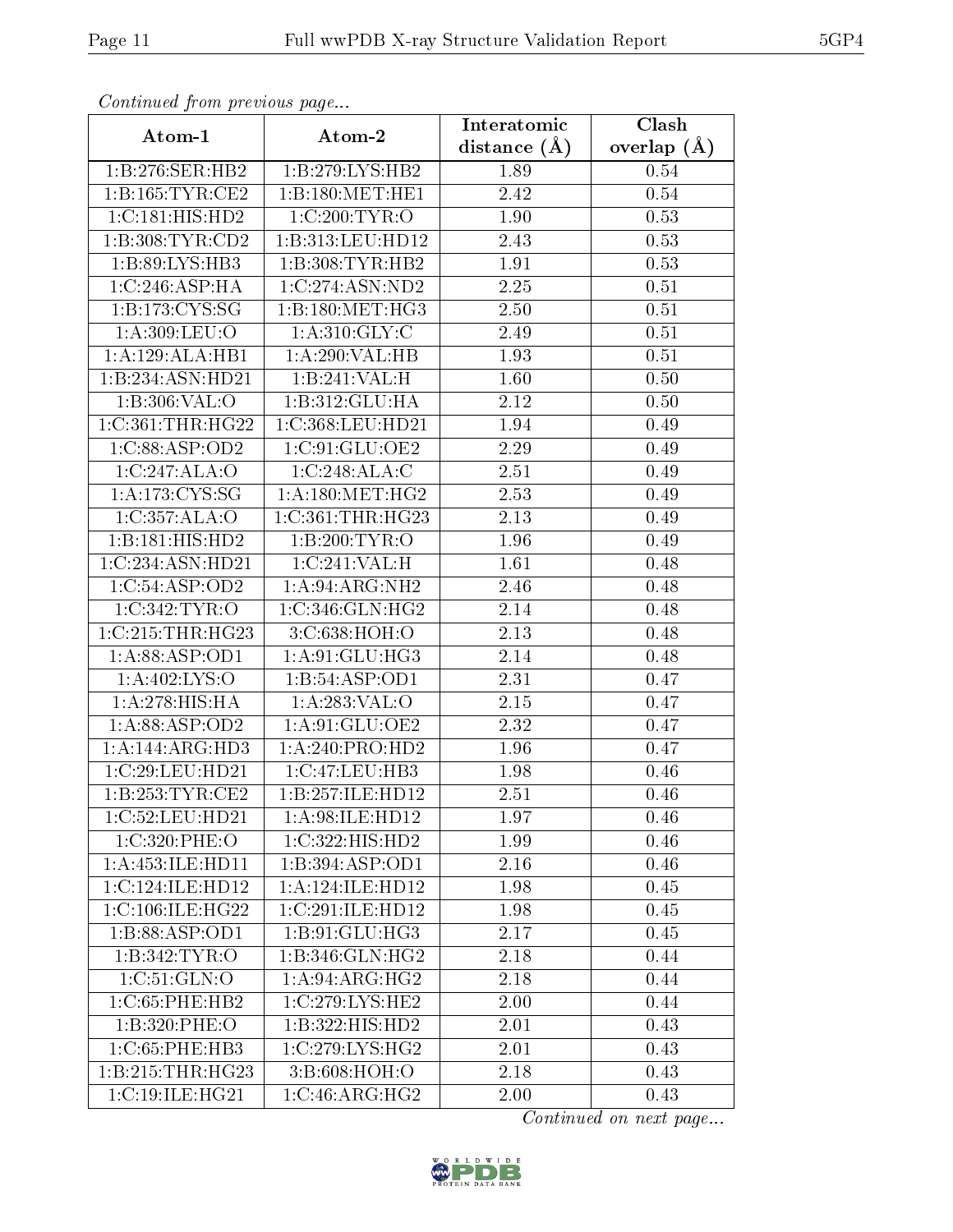| Atom-1              | Atom-2                                      | Interatomic    | Clash         |
|---------------------|---------------------------------------------|----------------|---------------|
|                     |                                             | distance $(A)$ | overlap $(A)$ |
| 1:C:94:ARG:CG       | 1: A:51: GLN:O                              | 2.67           | 0.43          |
| 1: A:253:TYR:CE2    | 1:A:257:ILE:CD1                             | 3.01           | 0.42          |
| 1:B:377:LEU:HD21    | 1:B:422:ARG:HG3                             | 2.01           | 0.42          |
| 1:C:63:ALA:HB3      | 1: A:91: GLU:OE1                            | 2.19           | 0.41          |
| 1: B:409: TYR: CE2  | 1:B:420:ILE:HD11                            | 2.56           | 0.41          |
| 1: A: 388: ARG: HD2 | 1: A:390:TRP:CD2                            | 2.56           | 0.41          |
| 1:C:361:THR:HG22    | 1:C:368:LEU:CD2                             | 2.50           | 0.41          |
| 1:C:79:LYS:HB2      | 1: A:79: LYS: HG3                           | 2.02           | 0.41          |
| 1:B:129:ALA:HB1     | 1:B:290:VAL:HB                              | 2.03           | 0.41          |
| 1:B:234:ASN:ND2     | 1:B:241:VAL:H                               | 2.17           | 0.41          |
| 1:C:308:TYR:CD2     | 1:C:313:LEU:HD13                            | 2.56           | 0.41          |
| 1:B:313:LEU:HA      | 1:B:314:PRO:HD2                             | 1.91           | 0.41          |
| 1: A:65:PHE:HB2     | 1: A:279: LYS: HE2                          | 2.03           | 0.40          |
| 1:B:278:HIS:HA      | 1:B:283:VAL:O                               | 2.20           | 0.40          |
| 1:C:88:ASP:OD1      | $1:\mathrm{C}:91:\mathrm{GLU}:\mathrm{HG3}$ | 2.21           | 0.40          |

Continued from previous page...

All (1) symmetry-related close contacts are listed below. The label for Atom-2 includes the symmetry operator and encoded unit-cell translations to be applied.

| Atom-1          | Atom-2                 | Interatomic<br>distance $(A)$ | $\gamma$ lash<br>overlap (A |
|-----------------|------------------------|-------------------------------|-----------------------------|
| 1:C:443:GLN:OE1 | 1:A:309:LEU:CD2[3 654] |                               | $0.09\,$                    |

### 5.3 Torsion angles  $(i)$

#### 5.3.1 Protein backbone  $(i)$

In the following table, the Percentiles column shows the percent Ramachandran outliers of the chain as a percentile score with respect to all X-ray entries followed by that with respect to entries of similar resolution.

The Analysed column shows the number of residues for which the backbone conformation was analysed, and the total number of residues.

| Mol | Chain | Analysed          | Favoured     | Allowed   | Outliers | Percentiles   |     |
|-----|-------|-------------------|--------------|-----------|----------|---------------|-----|
|     |       | $439/468$ (94\%)  | 422 (96%)    | 16 $(4%)$ | $1(0\%)$ | 47            | 46  |
|     | B.    | $422/468$ (90%)   | 400 $(95\%)$ | $22(5\%)$ |          | $100$   $100$ |     |
|     | C     | $437/468$ (93\%)  | 416 $(95%)$  | $20(5\%)$ | $1(0\%)$ | 47            | -46 |
| All | All   | $1298/1404(92\%)$ | $1238(95\%)$ | 58 (4\%)  | $2(0\%)$ | 47            | -46 |

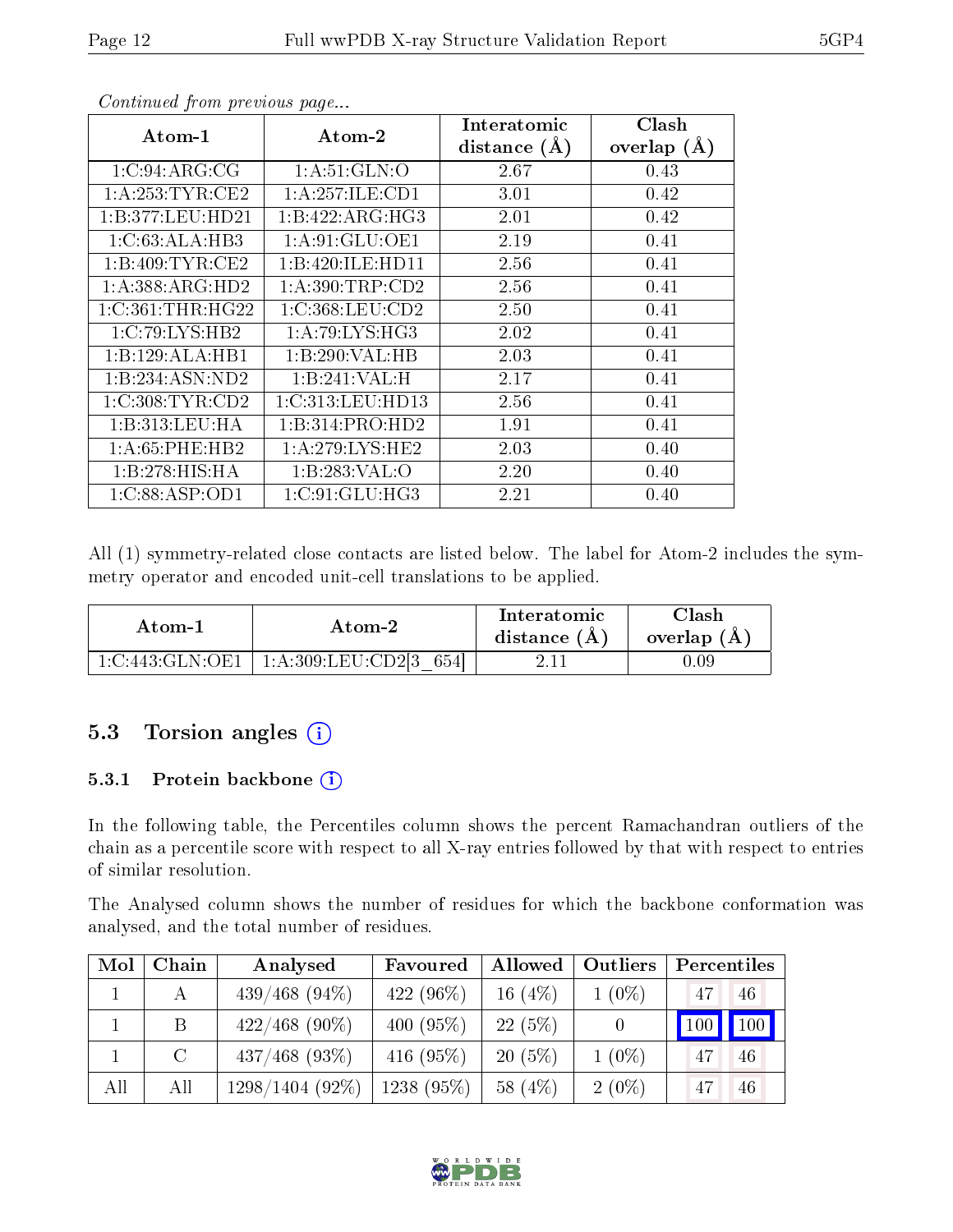All (2) Ramachandran outliers are listed below:

| Mol | Chain | Res | Type |
|-----|-------|-----|------|
|     |       |     |      |
|     |       |     |      |

#### 5.3.2 Protein sidechains  $\left( \widehat{\mathbf{i}} \right)$

In the following table, the Percentiles column shows the percent sidechain outliers of the chain as a percentile score with respect to all X-ray entries followed by that with respect to entries of similar resolution.

The Analysed column shows the number of residues for which the sidechain conformation was analysed, and the total number of residues.

| Mol | Chain         | Analysed        | Rotameric    | Outliers   | Percentiles            |
|-----|---------------|-----------------|--------------|------------|------------------------|
|     | $\mathsf{A}$  | $380/404(94\%)$ | 357 $(94\%)$ | 23 $(6\%)$ | 18 <br>14 <sub>h</sub> |
|     | B             | $366/404(91\%)$ | 340 $(93\%)$ | 26(7%)     | $ 9\rangle$<br>14      |
|     | $\mathcal{C}$ | $378/404(94\%)$ | 351 (93%)    | 27(7%)     | 9 <br>14               |
| All | All           | 1124/1212 (93%) | $1048(93\%)$ | 76 (7%)    | 16<br>10               |

All (76) residues with a non-rotameric sidechain are listed below:

| Mol            | Chain                               | Res              | Type                  |
|----------------|-------------------------------------|------------------|-----------------------|
| $\mathbf{1}$   | $\overline{C}$                      | 15               | THR                   |
| $\mathbf{1}$   | $\overline{C}$                      | 34               | <b>LEU</b>            |
| $\mathbf{1}$   | $\overline{C}$                      | 59               | $\rm{ARG}$            |
| $\mathbf{1}$   | $\overline{C}$                      | $\overline{77}$  | LEU                   |
| $\overline{1}$ | $\overline{\text{C}}$               | 79               | <b>LYS</b>            |
| $\overline{1}$ | $\frac{\overline{C}}{\overline{C}}$ | 94               | $\overline{\rm{ARG}}$ |
| $\mathbf{1}$   |                                     | $\overline{119}$ | THR                   |
| $\mathbf{1}$   | $\overline{C}$                      | 159              | ILE                   |
| $\mathbf{1}$   | $\frac{\overline{C}}{C}$            | 190              | <b>MET</b>            |
| $\mathbf{1}$   |                                     | 192              | LEU                   |
| $\mathbf{1}$   | $\overline{\overline{C}}$           | 238              | <b>LYS</b>            |
| $\mathbf{1}$   | $\frac{\overline{C}}{\overline{C}}$ | 254              | THR                   |
| $\overline{1}$ |                                     | 257              | ILE                   |
| $\mathbf{1}$   |                                     | 300              | <b>LYS</b>            |
| $\mathbf{1}$   | $\overline{C}$                      | 313              | LEU                   |
| $\mathbf{1}$   | $\frac{\overline{C}}{\overline{C}}$ | 316              | $ME\overline{T}$      |
| $\mathbf{1}$   |                                     | 327              | LEU                   |
| $\overline{1}$ | $\overline{C}$                      | 348              | <b>LYS</b>            |
| $\mathbf{1}$   | $\overline{\rm C}$                  | 361              | THR                   |

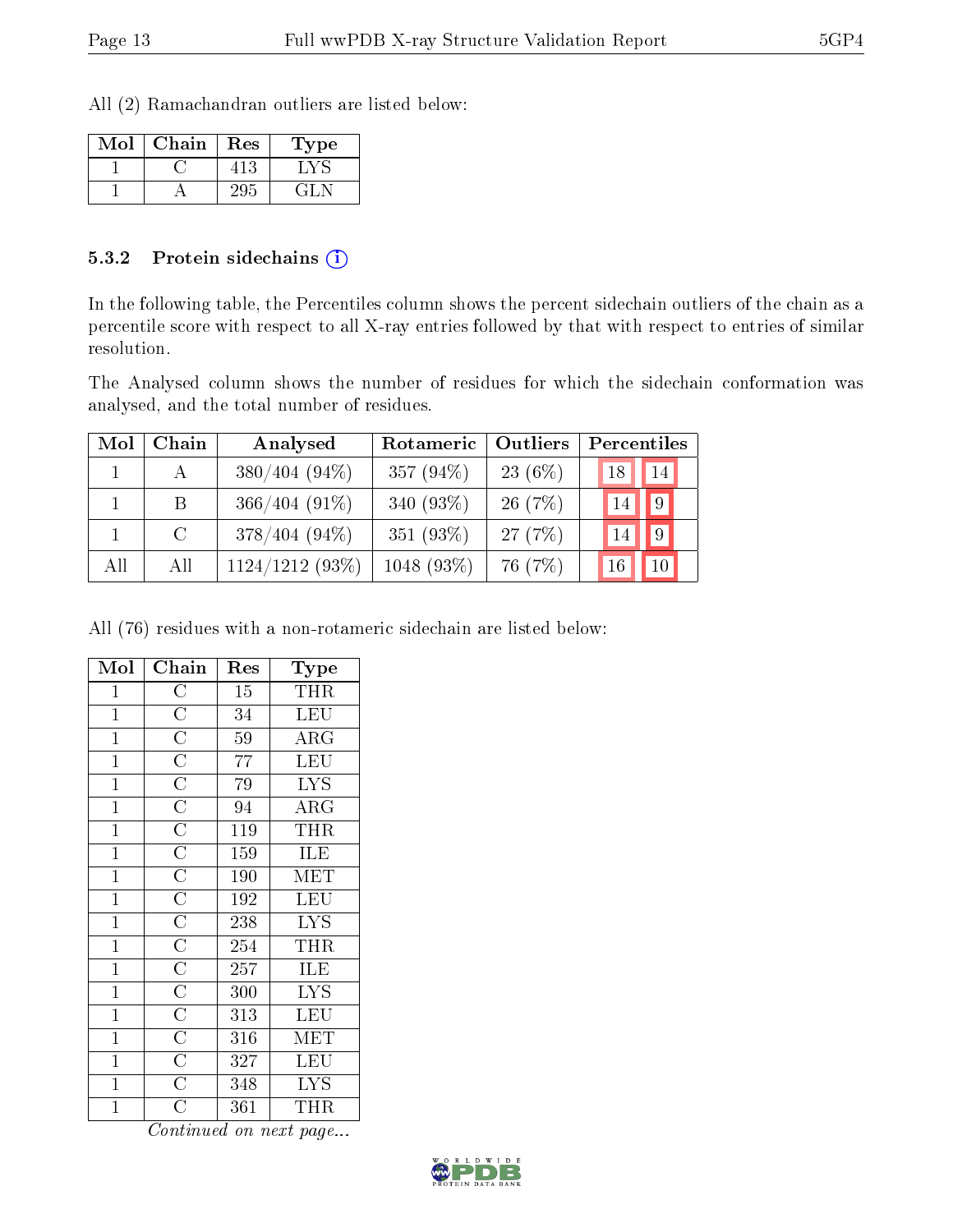| $\overline{\text{M}}$ ol | $\overline{\text{Chain}}$                                                                                                                                                                                                                                                                                                                                                                                                                                                                                                              | Res              | ${\bf Type}$              |
|--------------------------|----------------------------------------------------------------------------------------------------------------------------------------------------------------------------------------------------------------------------------------------------------------------------------------------------------------------------------------------------------------------------------------------------------------------------------------------------------------------------------------------------------------------------------------|------------------|---------------------------|
| $\mathbf{1}$             |                                                                                                                                                                                                                                                                                                                                                                                                                                                                                                                                        | 369              | <b>ILE</b>                |
| $\overline{1}$           |                                                                                                                                                                                                                                                                                                                                                                                                                                                                                                                                        | 400              | LEU                       |
| $\mathbf{1}$             |                                                                                                                                                                                                                                                                                                                                                                                                                                                                                                                                        | $\sqrt{414}$     | $\overline{\text{ASN}}$   |
| $\mathbf{1}$             |                                                                                                                                                                                                                                                                                                                                                                                                                                                                                                                                        | 421              | $\overline{\text{GLN}}$   |
| $\overline{1}$           |                                                                                                                                                                                                                                                                                                                                                                                                                                                                                                                                        | 424              | $\overline{\text{VAL}}$   |
| $\mathbf{1}$             |                                                                                                                                                                                                                                                                                                                                                                                                                                                                                                                                        | 425              | $\overline{\text{VAL}}$   |
| $\overline{1}$           |                                                                                                                                                                                                                                                                                                                                                                                                                                                                                                                                        | 429              | $\overline{\rm PHE}$      |
| $\mathbf{1}$             |                                                                                                                                                                                                                                                                                                                                                                                                                                                                                                                                        | 450              | $\overline{\text{GLN}}$   |
| $\mathbf{1}$             |                                                                                                                                                                                                                                                                                                                                                                                                                                                                                                                                        | $\overline{26}$  | $\overline{\text{ARG}}$   |
| $\mathbf{1}$             |                                                                                                                                                                                                                                                                                                                                                                                                                                                                                                                                        | $\overline{33}$  | $\overline{\text{LYS}}$   |
| $\overline{1}$           |                                                                                                                                                                                                                                                                                                                                                                                                                                                                                                                                        | $\overline{77}$  | LEU                       |
| $\overline{1}$           |                                                                                                                                                                                                                                                                                                                                                                                                                                                                                                                                        | 79               | $\overline{\text{LYS}}$   |
| $\overline{1}$           |                                                                                                                                                                                                                                                                                                                                                                                                                                                                                                                                        | $\overline{94}$  | $\overline{\rm{ARG}}$     |
| $\mathbf{1}$             |                                                                                                                                                                                                                                                                                                                                                                                                                                                                                                                                        | 119              | <b>THR</b>                |
| $\overline{1}$           |                                                                                                                                                                                                                                                                                                                                                                                                                                                                                                                                        | 159              | ILE                       |
| $\mathbf{1}$             | $\frac{\boxed{C}}{\boxed{C}} \frac{\boxed{C}}{\boxed{C}} \frac{\boxed{C}}{\boxed{C}} \frac{\boxed{C}}{\boxed{C}} \frac{\boxed{A}}{\boxed{A}} \frac{\boxed{A}}{\boxed{A}} \frac{\boxed{A}}{\boxed{A}} \frac{\boxed{A}}{\boxed{A}} \frac{\boxed{A}}{\boxed{A}} \frac{\boxed{A}}{\boxed{A}} \frac{\boxed{A}}{\boxed{A}} \frac{\boxed{A}}{\boxed{A}} \frac{\boxed{A}}{\boxed{A}} \frac{\boxed{A}}{\boxed{A}} \frac{\boxed{A}}{\boxed{A}} \frac{\boxed{A}}{\boxed{A}} \frac{\boxed{A}}{\boxed{A}} \frac{\boxed{A}}{\boxed{A}} \frac{\boxed$ | 190              | $\overline{\text{MET}}$   |
| $\overline{1}$           |                                                                                                                                                                                                                                                                                                                                                                                                                                                                                                                                        | 192              | LEU                       |
| $\mathbf{1}$             |                                                                                                                                                                                                                                                                                                                                                                                                                                                                                                                                        | 238              | $\overline{\text{LYS}}$   |
| $\overline{1}$           |                                                                                                                                                                                                                                                                                                                                                                                                                                                                                                                                        | $\overline{241}$ | $\overline{\text{VAL}}$   |
| $\mathbf{1}$             |                                                                                                                                                                                                                                                                                                                                                                                                                                                                                                                                        | 254              | <b>THR</b>                |
| $\overline{1}$           |                                                                                                                                                                                                                                                                                                                                                                                                                                                                                                                                        | 257              | <b>ILE</b>                |
| $\overline{1}$           |                                                                                                                                                                                                                                                                                                                                                                                                                                                                                                                                        | 300              | $\overline{\text{LYS}}$   |
| $\mathbf{1}$             |                                                                                                                                                                                                                                                                                                                                                                                                                                                                                                                                        | 316              | <b>MET</b>                |
| $\overline{1}$           |                                                                                                                                                                                                                                                                                                                                                                                                                                                                                                                                        | $\overline{335}$ | <b>ILE</b>                |
| $\mathbf{1}$             |                                                                                                                                                                                                                                                                                                                                                                                                                                                                                                                                        | 368              | LEU                       |
| $\overline{1}$           |                                                                                                                                                                                                                                                                                                                                                                                                                                                                                                                                        | 422              | $\overline{\text{ARG}}$   |
| $\overline{1}$           |                                                                                                                                                                                                                                                                                                                                                                                                                                                                                                                                        | $\overline{424}$ | $\overline{\text{VAL}}$   |
| $\mathbf{1}$             |                                                                                                                                                                                                                                                                                                                                                                                                                                                                                                                                        | $4\sqrt{2}9$     | $\overline{PHE}$          |
| $\mathbf 1$              |                                                                                                                                                                                                                                                                                                                                                                                                                                                                                                                                        | 452              | $\overline{\mathrm{HIS}}$ |
| $\mathbf{1}$             | А                                                                                                                                                                                                                                                                                                                                                                                                                                                                                                                                      | $\overline{453}$ | ILE                       |
| $\mathbf{1}$             | $\rm A$                                                                                                                                                                                                                                                                                                                                                                                                                                                                                                                                | 454              | $\text{VAL}$              |
| $\mathbf{1}$             | $\overline{\mathrm{B}}$                                                                                                                                                                                                                                                                                                                                                                                                                                                                                                                | $\overline{28}$  | $\overline{\text{ASP}}$   |
| $\mathbf{1}$             | B                                                                                                                                                                                                                                                                                                                                                                                                                                                                                                                                      | 46               | $\overline{\text{ARG}}$   |
| $\mathbf{1}$             | $\overline{\mathrm{B}}$                                                                                                                                                                                                                                                                                                                                                                                                                                                                                                                | $\overline{77}$  | $\overline{\text{LEU}}$   |
| $\mathbf{1}$             | B                                                                                                                                                                                                                                                                                                                                                                                                                                                                                                                                      | 79               | $\overline{\text{LYS}}$   |
| $\mathbf 1$              | $\overline{\mathrm{B}}$                                                                                                                                                                                                                                                                                                                                                                                                                                                                                                                | $\overline{94}$  | $\overline{\rm{ARG}}$     |
| $\mathbf 1$              | $\overline{\mathrm{B}}$                                                                                                                                                                                                                                                                                                                                                                                                                                                                                                                | 108              | <b>ASN</b>                |
| $\mathbf 1$              | $\overline{\rm B}$                                                                                                                                                                                                                                                                                                                                                                                                                                                                                                                     | 119              | <b>THR</b>                |
| $\mathbf 1$              | $\overline{\mathrm{B}}$                                                                                                                                                                                                                                                                                                                                                                                                                                                                                                                | 159              | ILE                       |
| $\mathbf 1$              | Β                                                                                                                                                                                                                                                                                                                                                                                                                                                                                                                                      | 180              | MET                       |
| $\mathbf{1}$             | $\overline{\mathrm{B}}$                                                                                                                                                                                                                                                                                                                                                                                                                                                                                                                | 192              | $\overline{\text{LEU}}$   |
| $\mathbf{1}$             | Β                                                                                                                                                                                                                                                                                                                                                                                                                                                                                                                                      | 238              | $\overline{\text{LYS}}$   |

Continued from previous page...

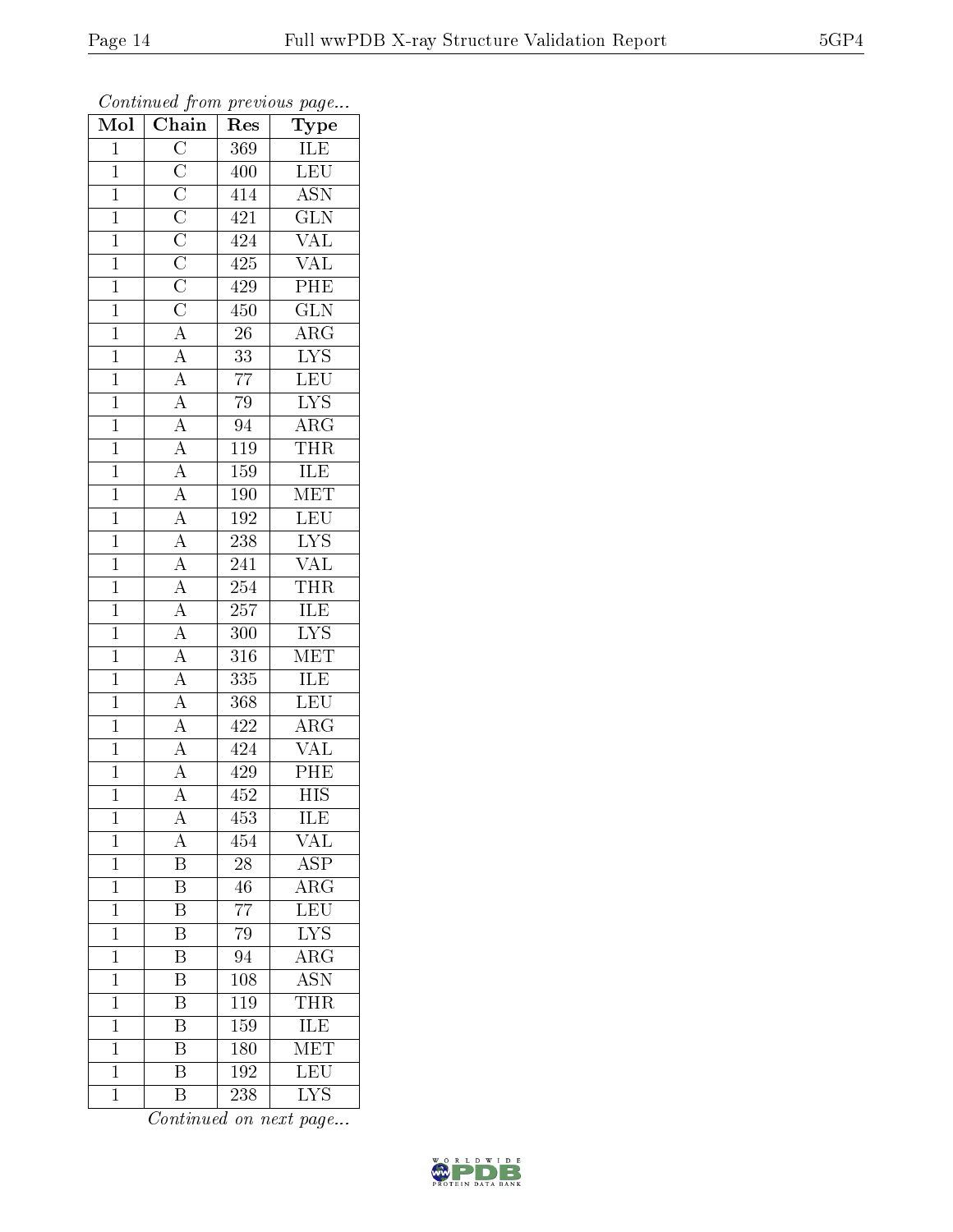| Mol            | $\overline{\text{Chain}}$ | Res | Type       |
|----------------|---------------------------|-----|------------|
| $\mathbf{1}$   | Β                         | 241 | <b>VAL</b> |
| $\mathbf{1}$   | B                         | 254 | <b>THR</b> |
| $\mathbf{1}$   | B                         | 257 | ILE        |
| $\mathbf{1}$   | B                         | 300 | <b>LYS</b> |
| $\mathbf{1}$   | B                         | 313 | <b>LEU</b> |
| 1              | B                         | 316 | MET        |
| $\mathbf{1}$   | B                         | 327 | <b>LEU</b> |
| $\mathbf{1}$   | $\boldsymbol{B}$          | 348 | <b>LYS</b> |
| $\mathbf{1}$   | B                         | 360 | <b>LEU</b> |
| $\mathbf{1}$   | B                         | 361 | <b>THR</b> |
| $\mathbf{1}$   | B                         | 368 | <b>LEU</b> |
| $\mathbf 1$    | B                         | 400 | LEU        |
| $\mathbf{1}$   | B                         | 424 | <b>VAL</b> |
| $\mathbf{1}$   | B                         | 425 | <b>VAL</b> |
| $\overline{1}$ | В                         | 429 | PHE        |

Continued from previous page...

Some sidechains can be flipped to improve hydrogen bonding and reduce clashes. All (16) such sidechains are listed below:

| Mol          | Chain                   | $\operatorname{Res}% \left( \mathcal{N}\right) \equiv\operatorname{Res}(\mathcal{N}_{0})\cap\mathcal{N}_{1}$ | Type       |
|--------------|-------------------------|--------------------------------------------------------------------------------------------------------------|------------|
| $\mathbf{1}$ | $\overline{\rm C}$      | 181                                                                                                          | <b>HIS</b> |
| $\mathbf 1$  | $\overline{\rm C}$      | 234                                                                                                          | <b>ASN</b> |
| $\mathbf{1}$ | $\overline{\rm C}$      | 274                                                                                                          | <b>ASN</b> |
| $\mathbf{1}$ | $\overline{\rm C}$      | 322                                                                                                          | <b>HIS</b> |
| $\mathbf{1}$ | $\overline{\rm C}$      | 443                                                                                                          | <b>GLN</b> |
| $\mathbf{1}$ | $\overline{\rm A}$      | 108                                                                                                          | <b>ASN</b> |
| $\mathbf 1$  | $\overline{\rm A}$      | 158                                                                                                          | <b>ASN</b> |
| $\mathbf{1}$ | $\overline{\rm A}$      | 181                                                                                                          | HIS        |
| $\mathbf{1}$ | $\overline{\rm A}$      | 234                                                                                                          | <b>ASN</b> |
| $\mathbf{1}$ | $\overline{A}$          | 274                                                                                                          | <b>ASN</b> |
| $\mathbf{1}$ | $\overline{\mathrm{B}}$ | 108                                                                                                          | <b>ASN</b> |
| $\mathbf 1$  | B                       | 158                                                                                                          | <b>ASN</b> |
| $\mathbf{1}$ | B                       | 181                                                                                                          | HIS        |
| $\mathbf 1$  | B                       | 234                                                                                                          | <b>ASN</b> |
| $\mathbf{1}$ | B                       | 274                                                                                                          | <b>ASN</b> |
| 1            | Β                       | 322                                                                                                          | HIS        |

#### 5.3.3 RNA [O](https://www.wwpdb.org/validation/2017/XrayValidationReportHelp#rna)i

There are no RNA molecules in this entry.

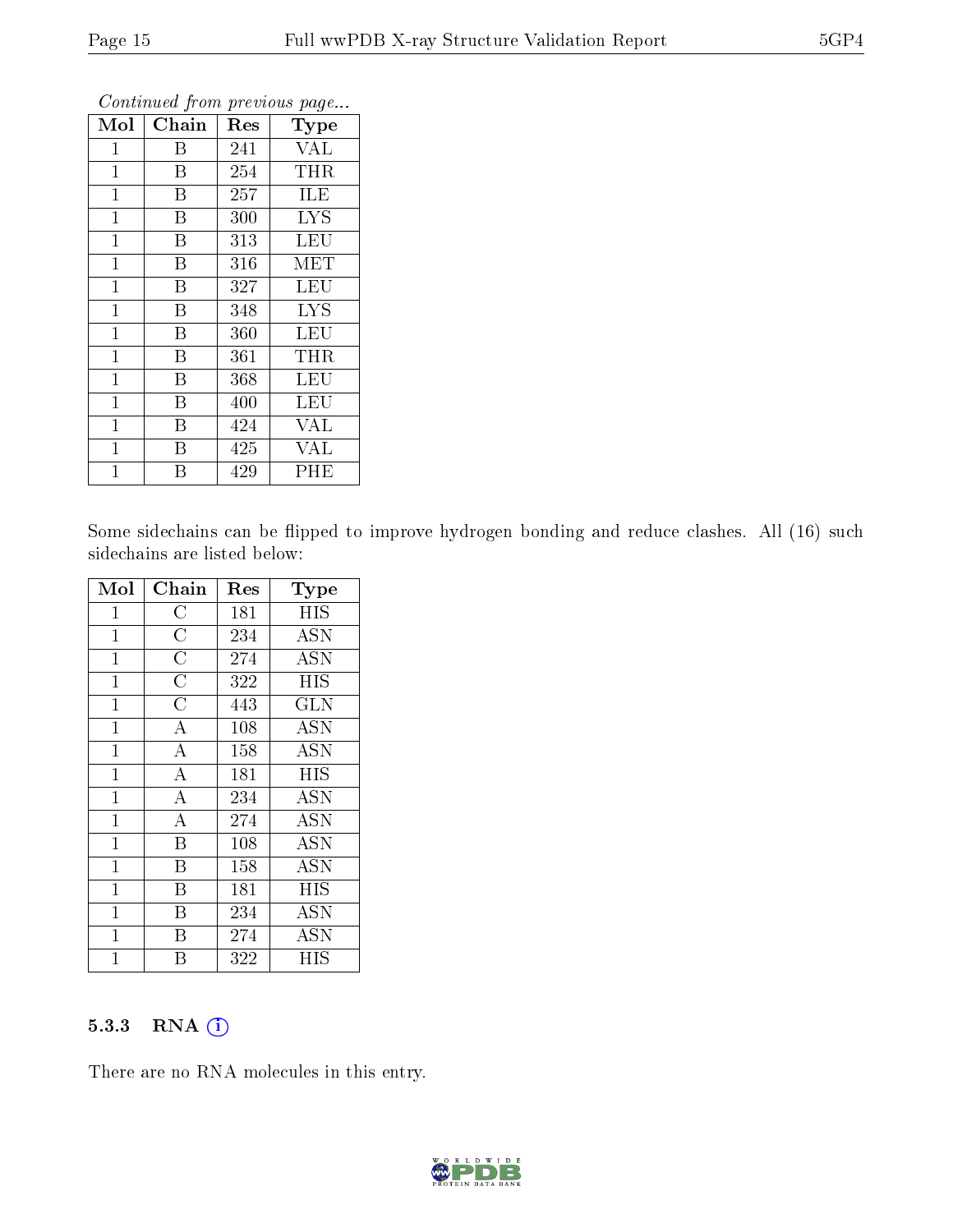#### 5.4 Non-standard residues in protein, DNA, RNA chains (i)

There are no non-standard protein/DNA/RNA residues in this entry.

#### 5.5 Carbohydrates (i)

There are no carbohydrates in this entry.

#### 5.6 Ligand geometry  $(i)$

3 ligands are modelled in this entry.

In the following table, the Counts columns list the number of bonds (or angles) for which Mogul statistics could be retrieved, the number of bonds (or angles) that are observed in the model and the number of bonds (or angles) that are dened in the Chemical Component Dictionary. The Link column lists molecule types, if any, to which the group is linked. The Z score for a bond length (or angle) is the number of standard deviations the observed value is removed from the expected value. A bond length (or angle) with  $|Z| > 2$  is considered an outlier worth inspection. RMSZ is the root-mean-square of all Z scores of the bond lengths (or angles).

| Mol<br>$\mathbf{Chain}^+$ |      |  |     |  |            |      |             |          |      |           |  |  |  |  |  |  |  |  |  | ${\rm Res}$ | Link |  | Bond lengths |  |  | Bond angles |  |
|---------------------------|------|--|-----|--|------------|------|-------------|----------|------|-----------|--|--|--|--|--|--|--|--|--|-------------|------|--|--------------|--|--|-------------|--|
|                           | Type |  |     |  | Counts     | RMSZ | # $ Z  > 2$ | Counts   | RMSZ | Z >2<br># |  |  |  |  |  |  |  |  |  |             |      |  |              |  |  |             |  |
|                           | PLP  |  | 501 |  | 15, 15, 16 | 2.05 | $4(26\%)$   | 20,22,23 | 2.56 | [9(45%)]  |  |  |  |  |  |  |  |  |  |             |      |  |              |  |  |             |  |
| ച                         | PLP  |  | 501 |  | 15, 15, 16 | 1.99 | $3(20\%)$   | 20,22,23 | 1.90 | $(35\%)$  |  |  |  |  |  |  |  |  |  |             |      |  |              |  |  |             |  |
| ച                         | PLP  |  | 501 |  | 15, 15, 16 | 3.03 | 5(33%)      | 20,22,23 | 1.83 | 5(25%)    |  |  |  |  |  |  |  |  |  |             |      |  |              |  |  |             |  |

In the following table, the Chirals column lists the number of chiral outliers, the number of chiral centers analysed, the number of these observed in the model and the number defined in the Chemical Component Dictionary. Similar counts are reported in the Torsion and Rings columns. '-' means no outliers of that kind were identified.

|     |     |  | Mol   Type   Chain   Res   Link   Chirals   Torsions   Rings |                     |
|-----|-----|--|--------------------------------------------------------------|---------------------|
| PLP | 501 |  | 0/6/6/8                                                      | $\pm 0/1/1/1$       |
| PLP | 501 |  | 0/6/6/8                                                      | $\pm 0/1/1/1 \pm$   |
| PLP | 501 |  | 0/6/6/8                                                      | $\mid 0/1/1/1 \mid$ |

All (12) bond length outliers are listed below:

| Mol | Chain |     | $\mid$ Res $\mid$ Type $\mid$ | $\pm$ Atoms | Z    | Observed(A) | Ideal(A) |
|-----|-------|-----|-------------------------------|-------------|------|-------------|----------|
|     |       | 501 | PI P                          | $C3-C2$     | 8.59 | 1.49        | $1.40\,$ |
|     |       | 501 | PI P                          | $C3-C2$     | 5.35 | $1.46\,$    | $1.40\,$ |
|     |       | 501 | PLP.                          | $C5-C4$     | 5.13 | 1.46        | $1.40\,$ |
|     |       | 501 | DI P                          | $C3-C2$     | 4.70 | 1.45        | $1.40\,$ |

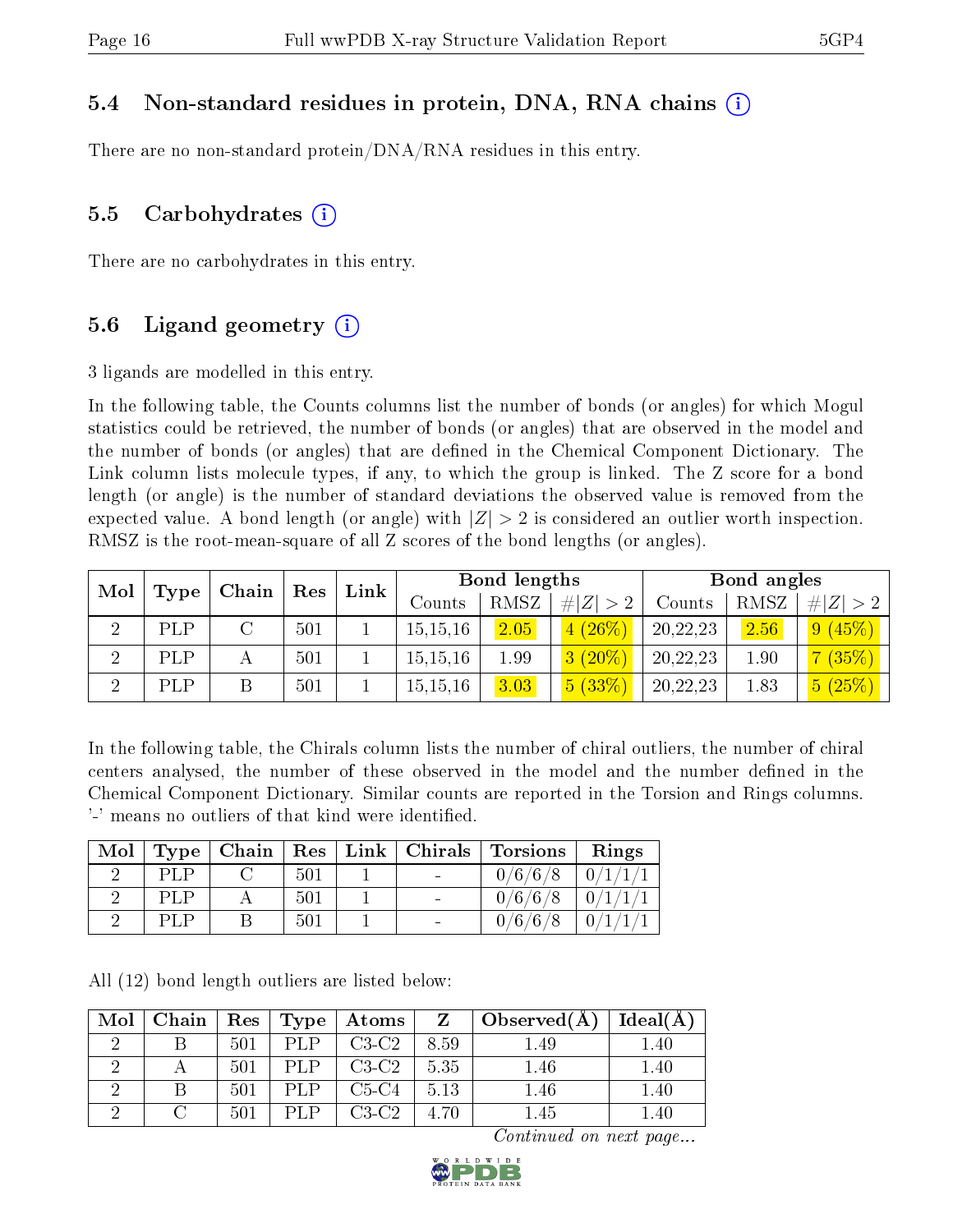| Mol            | Chain   | Res | <b>Type</b> | Atoms   | Z       | Observed $(A)$ | Ideal(A) |
|----------------|---------|-----|-------------|---------|---------|----------------|----------|
| $\overline{2}$ | Β       | 501 | <b>PLP</b>  | $C3-C4$ | 4.62    | 1.49           | 1.40     |
| $\overline{2}$ | С       | 501 | <b>PLP</b>  | $C3-C4$ | 4.04    | 1.48           | 1.40     |
| $\overline{2}$ | С       | 501 | <b>PLP</b>  | $C5-C4$ | 3.46    | 1.44           | 1.40     |
| 2              | А       | 501 | <b>PLP</b>  | $C3-C4$ | 3.41    | 1.47           | 1.40     |
| $\overline{2}$ | $\rm C$ | 501 | PLP         | $C2-N1$ | 2.83    | 1.39           | 1.33     |
| $\overline{2}$ | Β       | 501 | PLP         | $P-O2P$ | $-2.44$ | 1.45           | 1.54     |
| $\overline{2}$ | В       | 501 | PLP         | $C2-N1$ | 2.20    | 1.38           | 1.33     |
| $\overline{2}$ | А       | 501 | PLP         | $C6-C5$ | 2.00    | 1.41           | 1.37     |

Continued from previous page...

All (21) bond angle outliers are listed below:

| Mol            | Chain            | Res | Type       | Atoms       | Z       | Observed $(°)$ | Ideal $(°)$ |
|----------------|------------------|-----|------------|-------------|---------|----------------|-------------|
| $\overline{2}$ | $\rm C$          | 501 | PLP        | $C4A-C4-C5$ | $-4.86$ | 115.92         | 120.94      |
| $\overline{2}$ | $\overline{C}$   | 501 | <b>PLP</b> | $C2A-C2-N1$ | 4.05    | 125.59         | 117.67      |
| $\overline{2}$ | $\rm C$          | 501 | <b>PLP</b> | $C6-N1-C2$  | 4.01    | 126.60         | 119.17      |
| $\overline{2}$ | B                | 501 | <b>PLP</b> | $O3-C3-C2$  | 3.99    | 126.18         | 117.49      |
| $\overline{2}$ | $\rm C$          | 501 | <b>PLP</b> | $C3-C4-C5$  | 3.45    | 122.46         | 118.74      |
| $\overline{2}$ | $\boldsymbol{B}$ | 501 | PLP        | $C4-C3-C2$  | $-3.27$ | 115.24         | 120.07      |
| $\overline{2}$ | A                | 501 | <b>PLP</b> | $C2A-C2-C3$ | $-3.27$ | 116.85         | 120.89      |
| $\overline{2}$ | B                | 501 | PLP        | O4P-C5A-C5  | $-3.19$ | 103.27         | 109.35      |
| $\overline{2}$ | $\overline{C}$   | 501 | PLP        | $C4-C3-C2$  | $-3.18$ | 115.36         | 120.07      |
| $\overline{2}$ | $\rm C$          | 501 | <b>PLP</b> | $C2A-C2-C3$ | $-3.14$ | 117.00         | 120.89      |
| $\overline{2}$ | А                | 501 | PLP        | $O4P-P-O1P$ | $-3.12$ | 97.71          | 106.47      |
| $\overline{2}$ | A                | 501 | <b>PLP</b> | $C5A-C5-C6$ | 3.01    | 124.32         | 119.37      |
| $\overline{2}$ | A                | 501 | <b>PLP</b> | $C2A-C2-N1$ | 3.01    | 123.55         | 117.67      |
| $\overline{2}$ | А                | 501 | <b>PLP</b> | $C6-N1-C2$  | 2.77    | 124.29         | 119.17      |
| $\overline{2}$ | B                | 501 | <b>PLP</b> | $C6-N1-C2$  | 2.66    | 124.09         | 119.17      |
| $\overline{2}$ | $\rm C$          | 501 | <b>PLP</b> | $C3-C2-N1$  | $-2.60$ | 117.41         | 120.77      |
| $\overline{2}$ | B                | 501 | <b>PLP</b> | $O3P-P-O2P$ | 2.48    | 117.10         | 107.64      |
| $\overline{2}$ | $\overline{C}$   | 501 | PLP        | $C5A-C5-C6$ | 2.46    | 123.42         | 119.37      |
| $\overline{2}$ | $\overline{C}$   | 501 | <b>PLP</b> | $O3P-P-O4P$ | $-2.45$ | 100.21         | 106.73      |
| $\overline{2}$ | A                | 501 | <b>PLP</b> | $O3-C3-C2$  | 2.42    | 122.76         | 117.49      |
| $\overline{2}$ | A                | 501 | PLP        | $C4-C3-C2$  | $-2.30$ | 116.67         | 120.07      |

There are no chirality outliers.

There are no torsion outliers.

There are no ring outliers.

3 monomers are involved in 3 short contacts:

|  |      | Mol   Chain   Res   Type   Clashes   Symm-Clashes |
|--|------|---------------------------------------------------|
|  | PL F |                                                   |

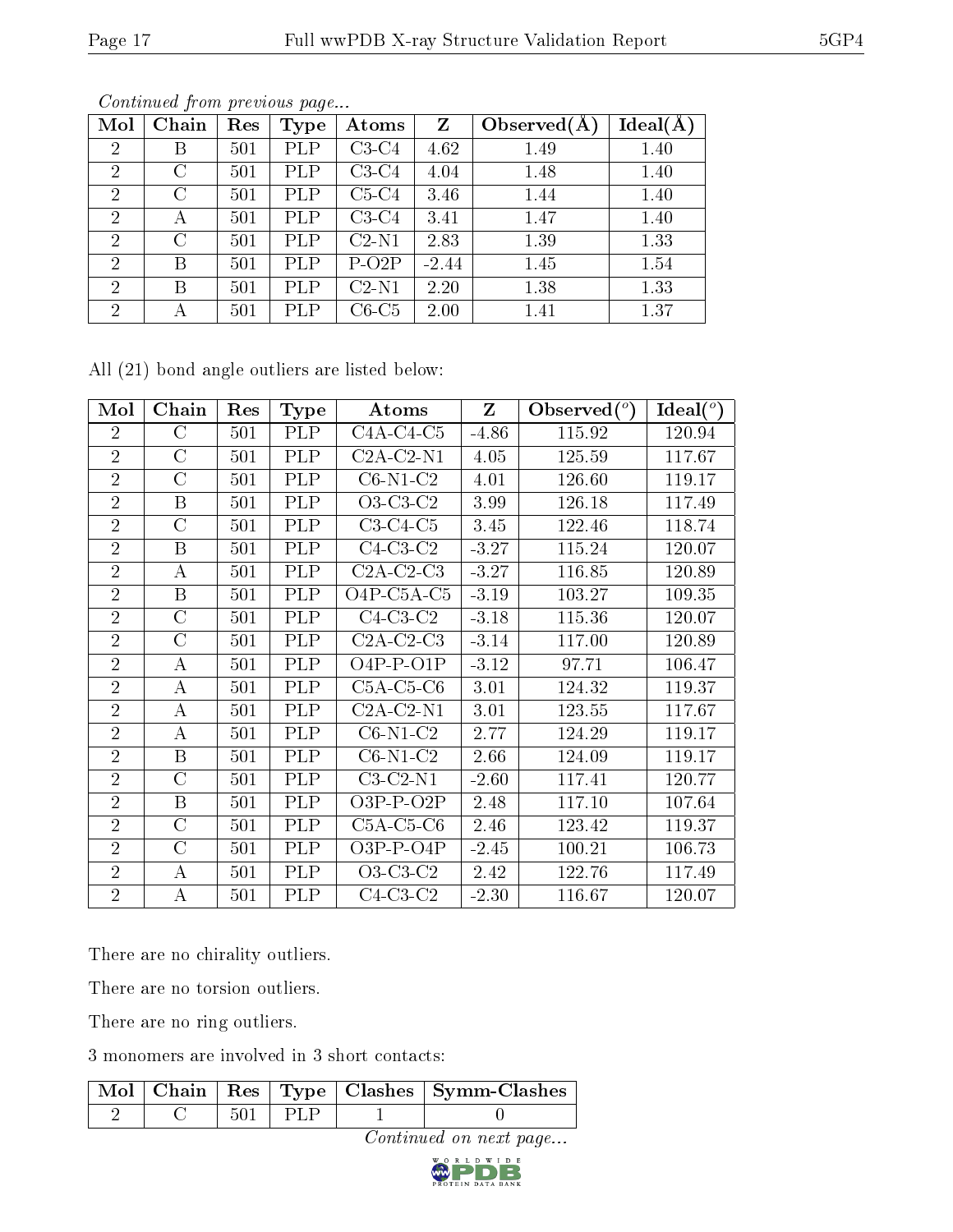Continued from previous page...

|  |  | Mol   Chain   Res   Type   Clashes   Symm-Clashes |
|--|--|---------------------------------------------------|
|  |  |                                                   |
|  |  |                                                   |

## 5.7 [O](https://www.wwpdb.org/validation/2017/XrayValidationReportHelp#nonstandard_residues_and_ligands)ther polymers (i)

There are no such residues in this entry.

## 5.8 Polymer linkage issues (i)

There are no chain breaks in this entry.

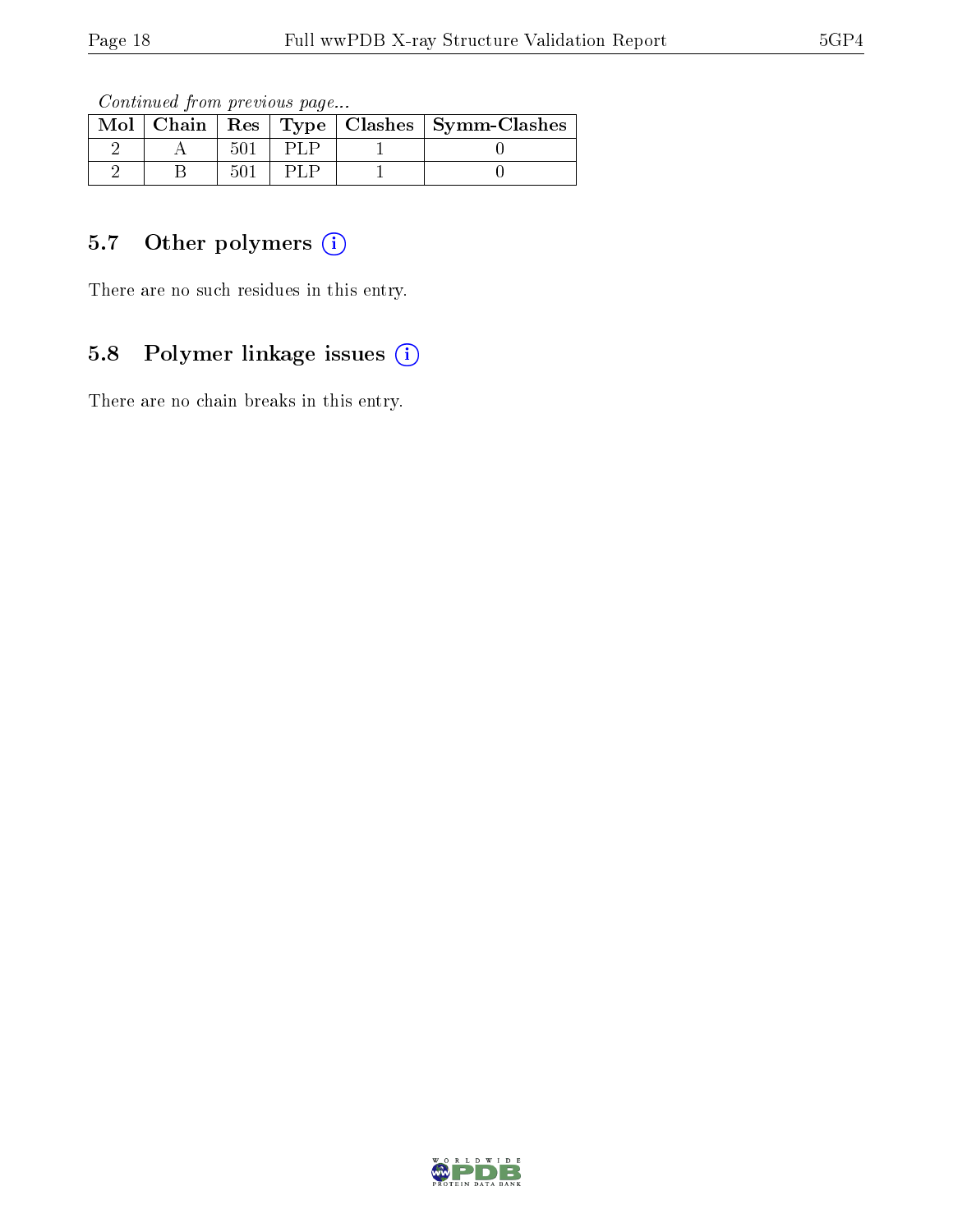# 6 Fit of model and data  $(i)$

## 6.1 Protein, DNA and RNA chains  $(i)$

In the following table, the column labelled  $#RSRZ> 2'$  contains the number (and percentage) of RSRZ outliers, followed by percent RSRZ outliers for the chain as percentile scores relative to all X-ray entries and entries of similar resolution. The OWAB column contains the minimum, median,  $95<sup>th</sup>$  percentile and maximum values of the occupancy-weighted average B-factor per residue. The column labelled ' $Q< 0.9$ ' lists the number of (and percentage) of residues with an average occupancy less than 0.9.

| Mol | Chain         | Analysed          | ${ <\hspace{-1.5pt}{\mathrm{RSRZ}} \hspace{-1.5pt}>}$ | $\rm \#RSRZ{>}2$   | $OWAB(A^2)$     | Q <sub>0.9</sub> |
|-----|---------------|-------------------|-------------------------------------------------------|--------------------|-----------------|------------------|
|     | А             | $441/468$ (94\%)  | 0.01                                                  | $18(4\%)$ 37<br>46 | 14, 28, 64, 108 |                  |
|     | B             | $424/468$ (90%)   | 0.03                                                  | $20(4\%)$ 31<br>41 | 14, 26, 57, 115 |                  |
|     | $\mathcal{C}$ | $439/468$ (93\%)  | 0.06                                                  | $20(4\%)$ 32<br>42 | 13, 26, 61, 125 |                  |
| All | All           | $1304/1404$ (92%) | 0.03                                                  | $58(4\%)$ 34<br>43 | 13, 27, 63, 125 |                  |

All (58) RSRZ outliers are listed below:

| Mol            | Chain                   | Res              | Type                    | RSRZ             |
|----------------|-------------------------|------------------|-------------------------|------------------|
| $\mathbf{1}$   | $\boldsymbol{A}$        | 309              | <b>LEU</b>              | 7.2              |
| $\overline{1}$ | $\overline{\rm C}$      | $\overline{451}$ | <b>ALA</b>              | 7.2              |
| $\overline{1}$ | $\overline{\text{C}}$   | 310              | <b>GLY</b>              | 6.3              |
| $\overline{1}$ | $\overline{\mathrm{B}}$ | $\overline{310}$ | $\overline{\text{GLY}}$ | $\overline{6.1}$ |
| $\mathbf{1}$   | $\overline{\rm A}$      | 452              | <b>HIS</b>              | $5.9\,$          |
| $\overline{1}$ | $\overline{\mathrm{B}}$ | $\overline{311}$ | $\overline{\text{GLY}}$ | $5.9\,$          |
| $\overline{1}$ | $\overline{\rm A}$      | 310              | <b>GLY</b>              | 5.7              |
| $\overline{1}$ | $\overline{\rm A}$      | 451              | ALA                     | $\overline{5.2}$ |
| $\overline{1}$ | $\overline{\rm A}$      | 311              | $\overline{\text{GLY}}$ | $\overline{5.1}$ |
| $\overline{1}$ | B                       | 309              | LEU                     | $5.0\,$          |
| $\overline{1}$ | $\overline{\rm C}$      | 386              | $\overline{\text{SER}}$ | 4.9              |
| $\mathbf{1}$   | $\overline{\rm C}$      | 311              | <b>GLY</b>              | 4.8              |
| $\overline{1}$ | $\overline{\rm C}$      | 387              | $\overline{\text{ASP}}$ | 4.8              |
| $\overline{1}$ | $\overline{\mathrm{B}}$ | 386              | <b>SER</b>              | 4.7              |
| $\overline{1}$ | $\overline{\mathrm{B}}$ | 308              | <b>TYR</b>              | 4.7              |
| $\overline{1}$ | $\overline{\rm C}$      | 452              | <b>HIS</b>              | 4.6              |
| $\overline{1}$ | $\overline{\rm A}$      | 454              | $\overline{\text{VAL}}$ | 4.5              |
| $\overline{1}$ | $\overline{\rm C}$      | 309              | $\overline{\text{LEU}}$ | $\overline{4.5}$ |
| $\overline{1}$ | $\overline{\rm A}$      | 453              | ILE                     | 4.4              |
| $\mathbf{1}$   | $\overline{\rm A}$      | 386              | <b>SER</b>              | 4.3              |
| $\overline{1}$ | $\overline{\mathrm{B}}$ | 389              | GLU                     | 4.1              |
| $\overline{1}$ | B                       | 387              | <b>ASP</b>              | $4.0\,$          |
| $\overline{1}$ | A                       | 450              | $\rm GLN$               | 3.7              |

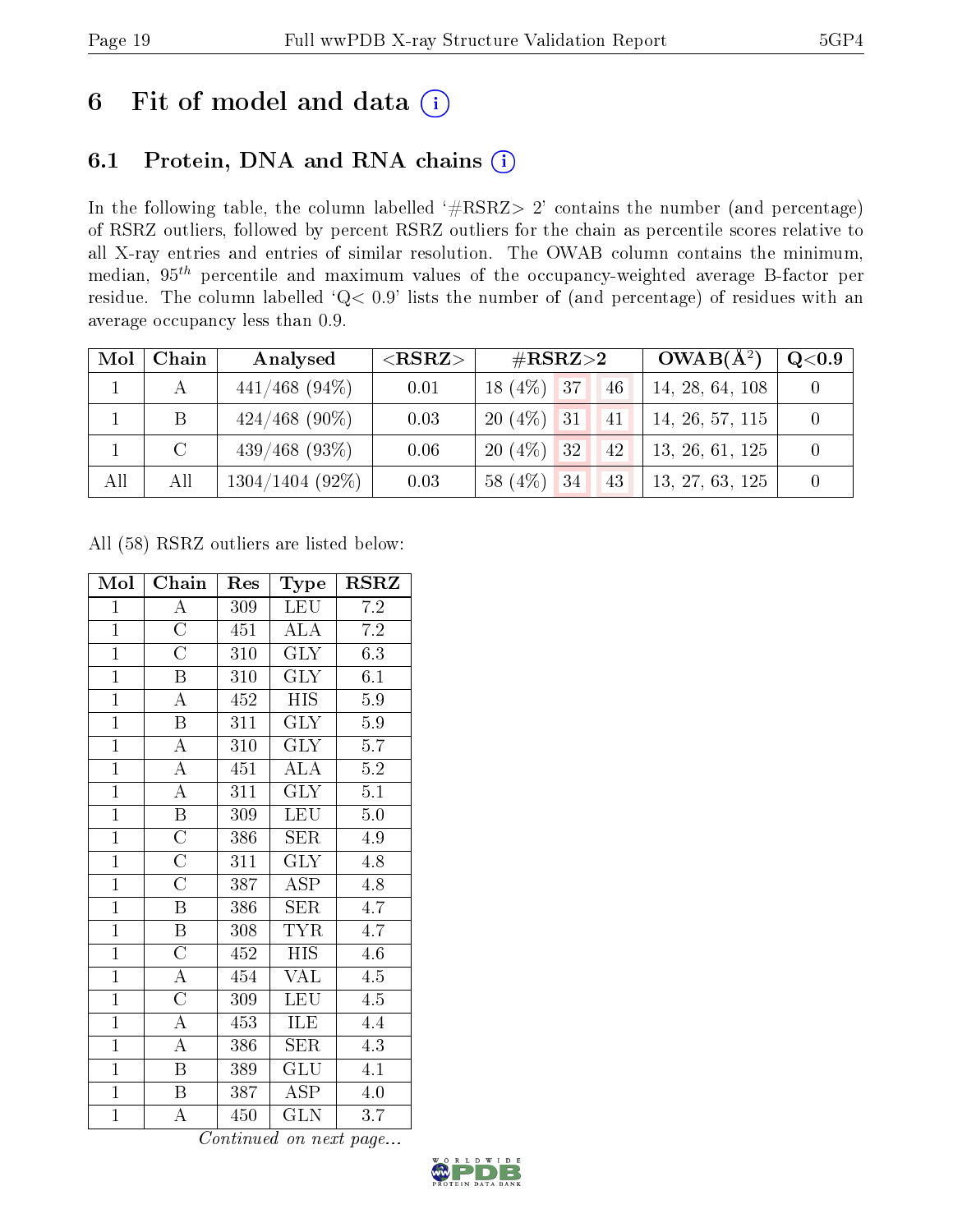| Mol            | ${\bf Chain}$           | Res              | Type                    | $\rm RSRZ$       |
|----------------|-------------------------|------------------|-------------------------|------------------|
| $\mathbf{1}$   | $\overline{B}$          | 312              | $\overline{GLU}$        | $\overline{3.7}$ |
| $\mathbf{1}$   | $\overline{\rm C}$      | 308              | <b>TYR</b>              | $3.5\,$          |
| $\overline{1}$ | $\overline{A}$          | 389              | $\overline{\text{GLU}}$ | $\overline{3.4}$ |
| $\overline{1}$ | $\overline{\rm A}$      | 308              | <b>TYR</b>              | $\overline{3.3}$ |
| $\overline{1}$ | $\overline{\mathrm{B}}$ | $\overline{29}$  | LEU                     | $\overline{3.3}$ |
| $\overline{1}$ | $\overline{A}$          | $15\,$           | <b>THR</b>              | 3.1              |
| $\overline{1}$ | $\overline{\rm C}$      | $\overline{56}$  | $\overline{\text{GLY}}$ | $\overline{3.1}$ |
| $\overline{1}$ | $\overline{C}$          | $14\,$           | GLU                     | $3.0\,$          |
| $\overline{1}$ | $\overline{\mathrm{B}}$ | 306              | $\overline{\text{VAL}}$ | $3.0\,$          |
| $\overline{1}$ | $\overline{C}$          | 389              | GLU                     | 3.0              |
| $\mathbf{1}$   | $\mathbf{A}$            | 387              | <b>ASP</b>              | 3.0              |
| $\overline{1}$ | $\overline{\mathrm{B}}$ | $56\,$           | $\overline{\text{GLY}}$ | $3.0\,$          |
| $\mathbf{1}$   | $\overline{\rm C}$      | 313              | LEU                     | $2.9\,$          |
| $\overline{1}$ | $\overline{\mathrm{B}}$ | 28               | $\overline{\text{ASP}}$ | 2.9              |
| $\overline{1}$ | $\overline{\mathrm{B}}$ | $\overline{32}$  | <b>TYR</b>              | $\overline{2.9}$ |
| $\mathbf{1}$   | $\overline{C}$          | 385              | $\overline{\text{ASP}}$ | $2.9\,$          |
| $\mathbf{1}$   | $\overline{A}$          | $297\,$          | <b>TYR</b>              | 2.7              |
| $\overline{1}$ | $\overline{A}$          | 412              | <b>PRO</b>              | 2.7              |
| $\overline{1}$ | $\overline{A}$          | 446              | $\overline{HIS}$        | 2.7              |
| $\overline{1}$ | $\overline{\mathrm{B}}$ | $41\overline{2}$ | $\overline{\text{PRO}}$ | $\overline{2.6}$ |
| $\mathbf{1}$   | $\, {\bf B}$            | $30\,$           | $\overline{\text{PRO}}$ | $2.6\,$          |
| $\overline{1}$ | $\overline{\mathrm{B}}$ | $\overline{307}$ | $\overline{\text{SER}}$ | $\overline{2.5}$ |
| $\overline{1}$ | $\overline{\rm C}$      | 149              | <b>GLY</b>              | 2.5              |
| $\overline{1}$ | $\overline{\rm C}$      | 305              | $\overline{\text{LYS}}$ | $\overline{2.4}$ |
| $\overline{1}$ | $\overline{\rm C}$      | 312              | GLU                     | $\overline{2.3}$ |
| $\overline{1}$ | $\overline{\text{C}}$   | 390              | <b>TRP</b>              | $2.3\,$          |
| $\overline{1}$ | $\overline{\rm C}$      | $15\,$           | <b>THR</b>              | 2.2              |
| $\overline{1}$ | $\overline{A}$          | 448              | $\overline{\text{LEU}}$ | 2.1              |
| $\overline{1}$ | $\overline{\mathrm{B}}$ | 385              | $\overline{\rm ASP}$    | 2.1              |
| 1              | $\overline{\rm C}$      | 450              | $_{\rm GLN}$            | 2.1              |
| $\mathbf 1$    | Β                       | 108              | $AS\overline{N}$        | $2.1\,$          |
| $\mathbf 1$    | A                       | 216              | TYR                     | 2.1              |
| $\mathbf{1}$   | B                       | 414              | <b>ASN</b>              | $2.0\,$          |
| $\mathbf{1}$   | $\overline{\rm C}$      | 384              | ${\rm ALA}$             | $2.0\,$          |
| $\mathbf 1$    | Β                       | 417              | ASP                     | 2.0              |

| Continued from previous page |  |  |
|------------------------------|--|--|
|                              |  |  |

## 6.2 Non-standard residues in protein, DNA, RNA chains (i)

There are no non-standard protein/DNA/RNA residues in this entry.